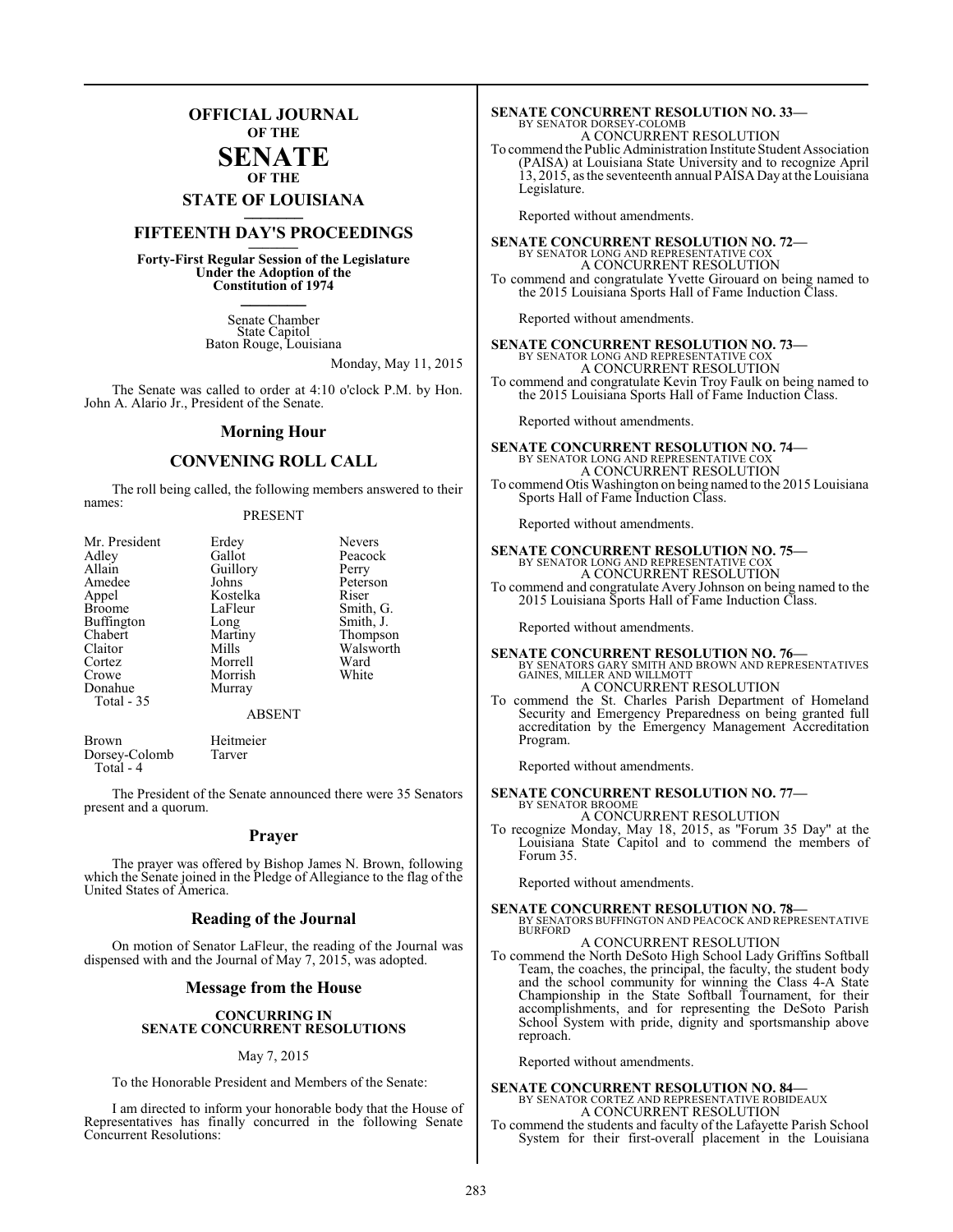Governor's Games 23 rd Annual Elementary State Championship Fitness Meet.

Reported without amendments.

Respectfully submitted, ALFRED W. SPEER Clerk of the House of Representatives

#### **Introduction of Senate Resolutions**

Senator Martiny asked for and obtained a suspension of the rules to read Senate Resolutions a first and second time.

#### **SENATE RESOLUTION NO. 101—**

BY SENATOR MARTINY A RESOLUTION

To recognize May 11, 2015, as "Louisiana Association of Chambers of Commerce Executives (LACCE) Day" at the Louisiana State Capitol.

On motion of Senator Martiny the resolution was read by title and adopted.

#### **SENATE RESOLUTION NO. 102—** BY SENATOR BROOME

A RESOLUTION

To express the sincere condolences of the Senate of the Legislature of Louisiana upon the death of long-time Baton Rouge community leader, Irwin Richard "Dick" Schneider.

The resolution was read by title and placed on the Calendar for a second reading.

#### **SENATE RESOLUTION NO. 103—**

BY SENATOR NEVERS A RESOLUTION

To commend Mary Grace Brister Jackson upon the celebration of her 87th birthday.

The resolution was read by title and placed on the Calendar for a second reading.

**SENATE RESOLUTION NO. 104—** BY SENATORS NEVERS, DONAHUE, ERDEY AND WHITE A RESOLUTION

To commend the Honorable Gordon Burgess, Tangipahoa Parish President, for his years of meritorious public service to the citizens of Tangipahoa Parish, the state of Louisiana, and the nation, and to recognize his many accomplishments.

The resolution was read by title and placed on the Calendar for a second reading.

#### **SENATE RESOLUTION NO. 105—** BY SENATOR CLAITOR

A RESOLUTION

To express the sincere condolences of the Senate of the Legislature of Louisiana upon the passing of Raymond E. "Ray" Tangney.

On motion of SenatorClaitor the resolution was read by title and adopted.

### **Introduction of Senate Concurrent Resolutions**

Senator Alario asked for and obtained a suspension of the rules to read Senate Concurrent Resolutions a first and second time.

#### **SENATE CONCURRENT RESOLUTION NO. 85—** BY SENATOR ALARIO A CONCURRENT RESOLUTION

To designate May 13, 2015, as "Louisiana Housing Council Day" at the Legislature of Louisiana and commend the organization for its accomplishments.

## **Page 2 SENATE 15th DAY'S PROCEEDINGS**

The concurrent resolution was read by title. Senator Alario moved to adopt the Senate Concurrent Resolution.

### **ROLL CALL**

The roll was called with the following result:

#### YEAS

| Mr. President     | Donahue       | Peacock   |
|-------------------|---------------|-----------|
| Adley             | Erdey         | Perry     |
| Allain            | Johns         | Peterson  |
| Amedee            | LaFleur       | Riser     |
| Appel             | Long          | Smith, G. |
| <b>Broome</b>     | Martiny       | Smith, J. |
| <b>Brown</b>      | Mills         | Thompson  |
| <b>Buffington</b> | Morrell       | Walsworth |
| Claitor           | Morrish       | Ward      |
| Cortez            | Murray        | White     |
| Crowe             | <b>Nevers</b> |           |
| Total - 32        |               |           |
|                   | NAVS          |           |

NAYS

#### ABSENT

Chabert Guillory Tarver<br>Dorsey-Colomb Heitmeier Dorsey-Colomb<br>Gallot Total - 7

Total - 0

The Chair declared the Senate adopted the Senate Concurrent Resolution and ordered it sent to the House.

### **SENATE CONCURRENT RESOLUTION NO. 86—** BY SENATOR MORRISH AND REPRESENTATIVE HENSGENS A CONCURRENT RESOLUTION

Kostelka

To commend the Hackberry High School softball team for winning the 2015 Class C State Championship for the fifth consecutive year.

The resolution was read by title and placed on the Calendar for a second reading.

#### **SENATE CONCURRENT RESOLUTION NO. 87—**

BY SENATORS JOHNS AND MORRISH AND REPRESENTATIVES DANAHAY, GEYMANN AND KLECKLEY A CONCURRENT RESOLUTION

To express the sincere condolences of the Legislature of Louisiana upon the death of James Leo McGough Sr. of Lake Charles, Louisiana.

The resolution was read by title and placed on the Calendar for a second reading.

**SENATE CONCURRENT RESOLUTION NO. 88—** BY SENATOR JOHNS AND REPRESENTATIVE GEYMANN A CONCURRENT RESOLUTION

To commend the Sam Houston High School Lady Broncos softball team on winning its fourth state championship in five years.

The resolution was read by title and placed on the Calendar for a second reading.

#### **SENATE CONCURRENT RESOLUTION NO. 89—** BY SENATOR ALLAIN

A CONCURRENT RESOLUTION

To establish a task force to study the performance audit on the regulation of oil and gas wells and management of orphaned wells.

The resolution was read by title and placed on the Calendar for a second reading.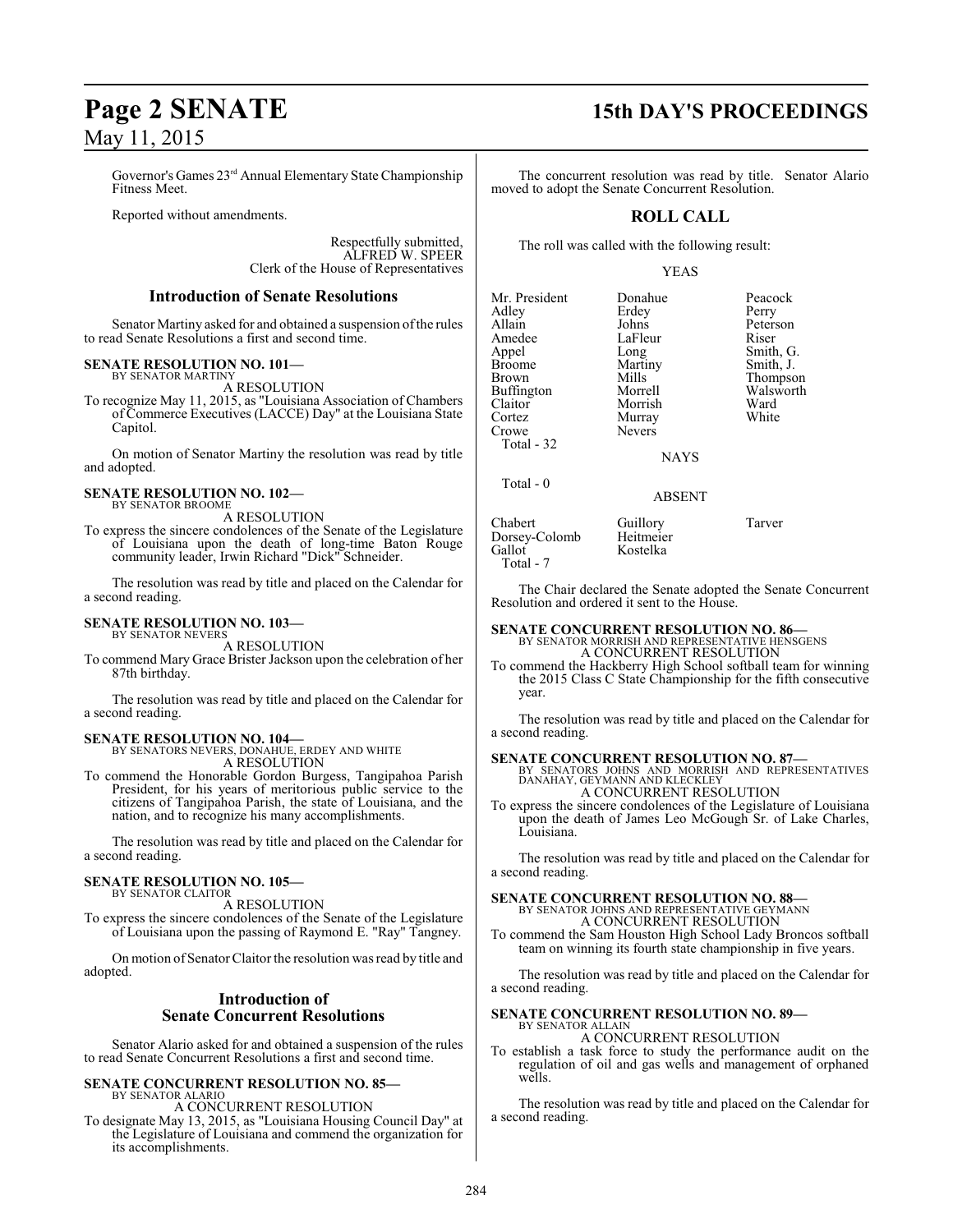# **15th DAY'S PROCEEDINGS Page 3 SENATE**

# May 11, 2015

#### **SENATE CONCURRENT RESOLUTION NO. 90—**

BY SENATORS MORRELL AND APPEL AND REPRESENTATIVES ABRAMSON, LEGER AND MORENO A CONCURRENT RESOLUTION

To commend distinguished and published author, teacher, and artist Brad Richard as the recipient of the 2015 Louisiana Culture Award for Artist of the Year.

The resolution was read by title and placed on the Calendar for a second reading.

#### **Message from the House**

#### **ASKING CONCURRENCE IN HOUSE BILLS AND JOINT RESOLUTIONS**

May 11, 2015

To the Honorable President and Members of the Senate:

I am directed to inform your honorable body that the House of Representatives has finally passed and asks your concurrence in the following House Bills and Joint Resolutions:

| <b>HB</b> No. 18 | HB No. 46  | <b>HB</b> No. 48 |
|------------------|------------|------------------|
| HB No. 63        | HB No. 65  | HB No. 104       |
| HB No. 118       | HB No. 126 | HB No. 146       |
| HB No. 39        | HB No. 218 | HB No. 119       |
| HB No. 402       | HB No. 624 | HB No. 549       |
| HB No. 629       | HB No. 635 | HB No. 779       |
| HB No. 805       | HB No. 829 |                  |

Respectfully submitted, ALFRED W. SPEER Clerk of the House of Representatives

#### **House Bills and Joint Resolutions on First Reading**

Senator Murray asked for and obtained a suspension of the rules to read House Bills and Joint Resolutions.

### **HOUSE BILL NO. 18—** BY REPRESENTATIVE JONES

AN ACT

To enact R.S.  $1:55(E)(1)(g)$ , relative to legal holidays; to establish the Friday of the Black Bear Festival as a legal holiday in the parish of St. Mary; to authorize the clerk of court of the Sixteenth Judicial District Court to close the clerk's office in observance ofthe legal holiday; to provide for an exception; and to provide for related matters.

The bill was read by title and placed on the Calendar for a second reading.

**HOUSE BILL NO. 39—** BY REPRESENTATIVE TIM BURNS

AN ACT

To enact R.S. 11:1869, relative to payment of employee contributions to the Municipal Employees' Retirement System; to authorize payment of all or part of such contributions by the city of Mandeville; and to provide for related matters.

The bill was read by title and placed on the Calendar for a second reading.

#### **HOUSE BILL NO. 46—**

BY REPRESENTATIVES REYNOLDS, HOFFMANN, HOLLIS, IVEY, MILLER, JONES, MONTOUCET, OURSO, PRICE, AND TALBOT AN ACT

To amend and reenact R.S. 11:586(A)(introductory paragraph) and (B), 587, 589, 590(B) and (C), and 591(A), relative to benefits for children of certain wildlife agents in the enforcement division of the Department of Wildlife and Fisheries, to authorize receipt of benefits, in certain circumstances, after a child reaches majority; to provide relative to the marital status of such child and his eligibility for benefits; and to provide for related matters.

The bill was read by title and placed on the Calendar for a second reading.

#### **HOUSE BILL NO. 48—**

BY REPRESENTATIVE THIBAUT

AN ACT To enact R.S. 11:107.1(D)(4), relative to funding deposit accounts established within certain statewide retirement systems; to provide relative to authorized uses of account funds; and to provide for related matters.

The bill was read by title and placed on the Calendar for a second reading.

#### **HOUSE BILL NO. 63—**

BY REPRESENTATIVE ANDERS

AN ACT To enact R.S. 33:2541.4, relative to the municipal fire and police civil service; to provide relative to the positions of fire chief and assistant fire chief for Parishwide Fire Protection District No. 1 of the Parish of Tensas; to provide that such positions are in the unclassified service; to provide relative to the appointment, supervision, and discharge of any person in any such position; and to provide for related matters.

The bill was read by title and placed on the Calendar for a second reading.

#### **HOUSE BILL NO. 65—**

BY REPRESENTATIVE LORUSSO AN ACT

To amend and reenact R.S. 38:225(A)(1), relative to levees; to limit the placement of obstructions upon certain levees in Orleans Parish; and to provide for related matters.

The bill was read by title and placed on the Calendar for a second reading.

### **HOUSE BILL NO. 104—** BY REPRESENTATIVE ARNOLD

AN ACT

To enact R.S. 13:1000.12, relative to the collection of fees in the Twenty-Fourth Judicial District; to authorize collection of an additional one-time fee in support obligation cases; to provide for the approval, collection, and use of such fees; to provide an exception for the Department of Children and Family Services; and to provide for related matters.

The bill was read by title and placed on the Calendar for a second reading.

#### **HOUSE BILL NO. 118—**

BY REPRESENTATIVES JIM MORRIS AND CARMODY AN ACT

To amend and reenact R.S. 13:2583.3(A) and (B), relative to constables; to provide with respect to the constable of a justice of the peace court in Caddo Parish; to provide for the appointment of one deputy constable; and to provide for related matters.

The bill was read by title and placed on the Calendar for a second reading.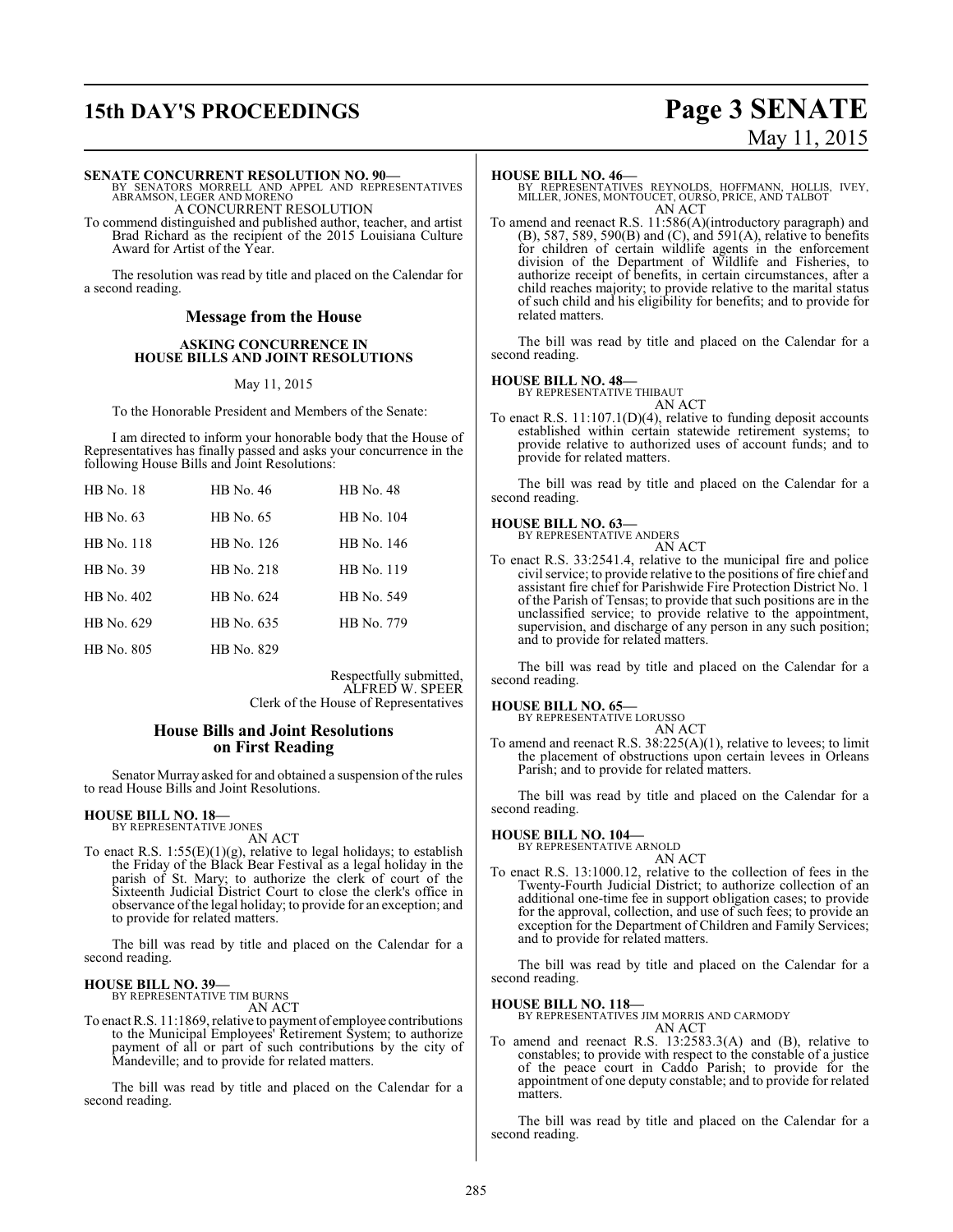## **Page 4 SENATE 15th DAY'S PROCEEDINGS**

May 11, 2015

#### **HOUSE BILL NO. 119—**

BY REPRESENTATIVE RITCHIE AN ACT

To enact R.S. 47:841(B)(6) and 841.2, relative to the tobacco tax; to authorize an additional tax to be levied on cigarettes; to establish the Tobacco Tax Medicaid Match Fund as a special treasury fund; to provide for the deposit, use, and investment of the monies in the fund; to provide with respect to the application of the tax on cigarettes in the inventory of certain retail and wholesale dealers; to provide for an effective date; and to provide for related matters.

The bill was read by title and placed on the Calendar for a second reading.

### **HOUSE BILL NO. 126—** BY REPRESENTATIVE HENSGENS

AN ACT

To enact R.S. 33:3819(J), relative to Cameron Parish Waterworks District No. 10; to provide with respect to the per diem paid to members of the board of commissioners; and to provide for related matters.

The bill was read by title and placed on the Calendar for a second reading.

#### **HOUSE BILL NO. 146—** BY REPRESENTATIVE HONORE

AN ACT

To enact R.S. 47:338.215, relative to the city of Baker; to authorize the governing authority of the city, subject to voter approval, to levy and collect a hotel occupancy tax; to provide for the use of the tax proceeds; and to provide for related matters.

The bill was read by title and placed on the Calendar for a second reading.

### **HOUSE BILL NO. 218—**

BY REPRESENTATIVE BROADWATER AN ACT

To amend and reenact R.S. 47:246(E) and (G), 287.86, 1621(B)(7), and  $1623(C)$  and to enact R.S.  $47:181(B)(3)$ , relative to corporate income tax; to provide for the net operating loss deduction, to eliminate net operating loss deduction carry back, to increase net operating loss deduction carry forward; to provide for an effective date; and to provide for related matters.

The bill was read by title and placed on the Calendar for a second reading.

#### **HOUSE BILL NO. 402—**

BY REPRESENTATIVE STOKES AN ACT

To enact R.S. 47:33(A)(4) through (6), relative to tax credits; to provide with respect to the individual income tax credit for taxes paid to other states; to provide for requirements and limitations; to provide for applicability; to provide for effectiveness; and to provide for related matters.

The bill was read by title and placed on the Calendar for a second reading.

#### **HOUSE BILL NO. 549—** BY REPRESENTATIVE THIBAUT

AN ACT

To amend and reenact R.S. 47:633(7)(c)(iii)(introductory paragraph) and to enact R.S.  $47:633(7)(d)$ , relative to severance tax; to provide with respect to special tax treatment for severance taxes on oil and natural gas; to provide with respect to the tax on production fromcertain horizontally drilled wells; to provide for the amount and duration of the exemption for certain horizontally drilled wells; to provide with respect to the determination of the price of oil and natural gas for purposes of the exemption; to provide for applicability; to provide for effectiveness; and to provide for related matters.

The bill was read by title and placed on the Calendar for a second reading.

#### **HOUSE BILL NO. 624—**

BY REPRESENTATIVE JACKSON AN ACT

To amend and reenact R.S. 6:662, R.S. 12:302(L) and 425, R.S. 47:48, 51, 158(C) and (D), 246(A), 287.71(B)(2), (3), (4), and  $(6)$ , 287.73 $(\dot{C})(4)$ , 287.86 $(\dot{A})(introductory$  paragraph),  $287.732(B)(2)$ ,  $287.738(F)(1)$  and (G), and  $287.745(B)$ , and R.S. 51:3092, relative to corporate income tax; to provide for corporate tax expenditures; to provide for corporate income tax exclusions and deductions; to reduce the amount of certain corporate income tax exclusions and deductions; to provide for an effective date; and to provide for related matters.

The bill was read by title and placed on the Calendar for a second reading.

**HOUSE BILL NO. 629—** BY REPRESENTATIVES JACKSON, WESLEY BISHOP, COX, GAINES, HALL, HUNTER, JAMES, TERRY LANDRY, NORTON, PIERRE, SMITH, AND WOODRUFF

AN ACT

To amend and reenact R.S. 25:1226.4(C)(1) and (2), R.S. 47:33(A)(introductory paragraph), 34(B)(1), 35(C), 37(C), 265,  $287.664, 287.748(B)(1), 287.749(B), 287.752(B)(1),$ 287.753(C), 287.755(C), 287.758(B), 287.759(A) and (C)(3), 297(A), (B), (C)(1), (D)(2), (F), (G)(2), (H)(1), (I)(2), (J)(4),  $(K)(2)(a)$ ,  $(L)(3)$ ,  $(M)(1)$ ,  $(N)(1)$  and  $(2)$ , and  $(P)(2)$ , 297.2, 297.6(A)(1) and (5), 297.9(A), 6004(A)(2), the heading of 6005,  $6005(C)(1)$  and  $(D)(1)$ ,  $6006(D)(5)$ ,  $6006.1(E)(3)$ , 6007(C)(1)(c)(introductory paragraph), 6008(A), 6009(D)(1), 6012(B), 6013(A), 6015(C)(2) and (D), 6017(A), 6018(C),  $6020(D)(1)$  and  $(2)(a)$ ,  $6022(D)(2)(introductory paragraph)$ ,  $6023(\text{C})(1)$  and  $(3)(\text{introducing paragraph}), 6025(\text{A})(1),$ 6026(D)(2) and (3), 6030(B)(1) and (2)(a), 6032(C) and (F), 6034(C)(1)(a)(ii)(bb), (C)(1)(a)(iii), (C)(1)(c), and (d), 6035(C)(1) and (D),  $6036(C)(1)(b)$  and  $(1)(2)(a)(i)$ , and  $6037(B)(1)$  and  $(2)(b)$ , (c), and (d), and R.S. 51:1807(C), 2354(A) and (B), 2399.3(A)(2)(a) and (b), and 3085(B)(1)(a) and to enact R.S.  $47:297.4(A)(1)(a)(iii)$ ,  $6006(D)(6)$ , 6006.1(E)(4), 6007(C)(1)(c)(iii) and (d), and 6022(D)(3), relative to income and corporate franchise tax credits; to reduce the amount of tax credits; to provide for an effective date; and to provide for related matters.

The bill was read by title and placed on the Calendar for a second reading.

#### **HOUSE BILL NO. 635—**

BY REPRESENTATIVE JACKSON

AN ACT To amend and reenact R.S. 51:2455(A), 3114(B), and  $3121(C)(3)(b)(i)$  and  $(4)(c)$  and to enact R.S.  $51:2367(E)$ , relative to rebates; to reduce the amount of rebates; to provide for an effective date; and to provide for related matters.

The bill was read by title and placed on the Calendar for a second reading.

#### **HOUSE BILL NO. 779—** BY REPRESENTATIVE PONTI

AN ACT

To amend and reenact R.S. 47:6030(A)(1), (B), (C)(6), and (D) and to repeal R.S.  $47:6030(C)(5)$ , relative to tax credits; to provide with respect to the solar energy systemstax credit; to provide for the amount of the credit; to provide for a limitation on the amount of certain credits which may be claimed in a calendar year; to provide with respect to eligibility for certain types of solar energy systems; to limit certain types of financing for eligible systems; to provide with respect to the claiming of the credit; to provide for effectiveness; and to provide for related matters.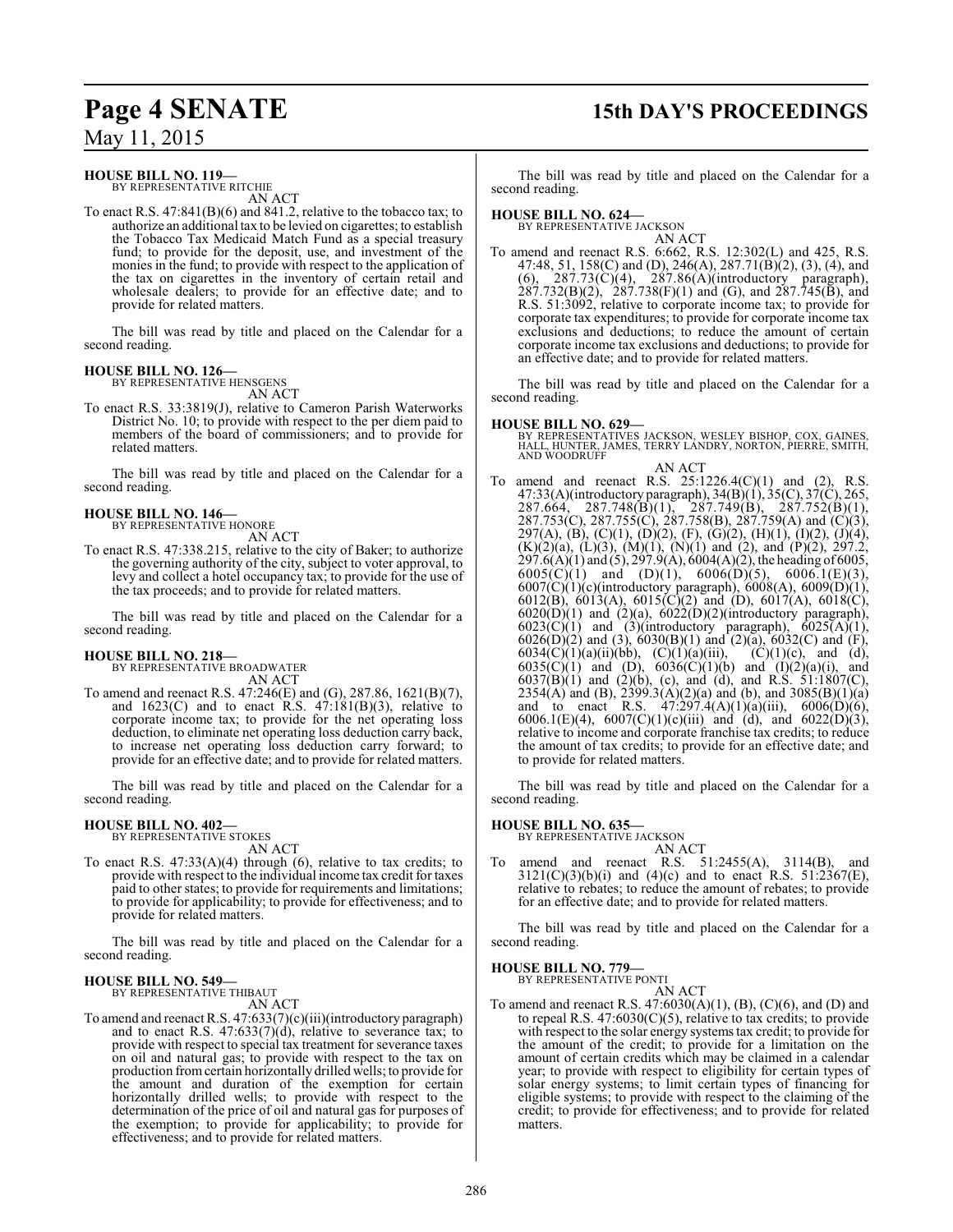## **15th DAY'S PROCEEDINGS Page 5 SENATE**

# May 11, 2015

The bill was read by title and placed on the Calendar for a second reading.

# **HOUSE BILL NO. 805—** BY REPRESENTATIVE ADAMS AN ACT

To amend and reenact R.S. 47:6006(A) and (B), relative to income and corporation franchise tax credits; to provide with respect to the tax credit for ad valorem taxes paid on inventory and certain natural gas; to provide with respect to authorization for issuance of refunds for tax credits which exceed taxpayer tax liability; to provide for certain limitations; to provide for effectiveness; and to provide for related matters.

The bill was read by title and placed on the Calendar for a second reading.

**HOUSE BILL NO. 829—** BY REPRESENTATIVES ROBIDEAUX, BARROW, HENRY BURNS, HUNTER, AND PATRICK WILLIAMS AN ACT

To amend and reenact R.S. 47:6007(B), (C)(1)(introductory paragraph), (c), and (d) and (2), and  $(D)(4)(ii)(aa)$  and to enact R.S.  $47:6007(C)(1)(e)$ , relative to income tax credits; to provide with respect to the motion picture investor tax credit; to provide for certain definitions; to provide for the certification of credits; to authorize credits for certain investors; to authorize a credit for certain state certified productions which employ certain residents; to authorize a credit for investments on certain music; to provide for an annual program cap on the tax credit; to provide for a cap on certain productions; to provide for the transfer of credits; to provide for use of the monies collected as a result of the application fee; to provide for tax credit requirements and limitations; to provide for an effective date; and to provide for related matters.

The bill was read by title and placed on the Calendar for a second reading.

#### **Message from the House**

#### **ASKING CONCURRENCE IN HOUSE CONCURRENT RESOLUTIONS**

#### May 11, 2015

To the Honorable President and Members of the Senate:

I am directed to inform your honorable body that the House of Representatives has finally passed and asks your concurrence in the following House Concurrent Resolutions:

| <b>HCR No. 130</b> | <b>HCR No. 131</b> | <b>HCR No. 132</b> |
|--------------------|--------------------|--------------------|
| <b>HCR No. 133</b> | <b>HCR No. 135</b> | <b>HCR No. 120</b> |
| <b>HCR No. 121</b> | <b>HCR No. 122</b> | <b>HCR No. 127</b> |
| <b>HCR No. 128</b> | HCR No. 8          | <b>HCR No. 123</b> |
|                    |                    |                    |

HCR No. 124

Respectfully submitted, ALFRED W. SPEER Clerk of the House of Representatives

#### **House Concurrent Resolutions on First Reading**

Senator Murray asked for and obtained a suspension of the rules to take up House Concurrent Resolutions.

#### **HOUSE CONCURRENT RESOLUTION NO. 8—**

BY REPRESENTATIVE MONTOUCET A CONCURRENT RESOLUTION

To suspend until sixty days after final adjournment of the 2016 Regular Session of the Legislature of Louisiana the exemption for business utilities as to the tax levied pursuant to R.S. 47:331 for sales of steam, water, electric power or energy, and natural gas, including but not limited to the exemption in R.S.  $47:305(D)(1)(b)$ , (c), (d), and (g), and any other exemptions provided in those portions of Chapter 2 of Subtitle II of Title 47 of the Louisiana Revised Statutes of 1950, that provide for exemptions for business utilities fromthe taxes imposed therein.

The resolution was read by title and placed on the Calendar for a second reading.

#### **HOUSE CONCURRENT RESOLUTION NO. 120—**

BY REPRESENTATIVE LOPINTO A CONCURRENT RESOLUTION

To designate the week of May 10 through May 16, 2015, as Police Week in the state of Louisiana and to commend the service of law enforcement officers.

The resolution was read by title and placed on the Calendar for a second reading.

# **HOUSE CONCURRENT RESOLUTION NO. 121—** BY REPRESENTATIVE HODGES

A CONCURRENT RESOLUTION

To express support for the people of Israel and for their right to live in freedom and to defend themselves, to recognize the longstanding friendship between the people of Israel and the people of Louisiana, and to extend best wishes to the people of Israel for peace, security, and prosperity.

The resolution was read by title and placed on the Calendar for a second reading.

#### **HOUSE CONCURRENT RESOLUTION NO. 122—** BY REPRESENTATIVE LEGER

A CONCURRENT RESOLUTION

To commend Gulf Coast Bank & Trust Company upon its twentyfifth anniversary.

The resolution was read by title and placed on the Calendar for a second reading.

# **HOUSE CONCURRENT RESOLUTION NO. 123—** BY REPRESENTATIVE ST. GERMAIN A CONCURRENT RESOLUTION

To commend the Louisiana Public Facilities Authority for more than forty years of service to the state of Louisiana.

The resolution was read by title and placed on the Calendar for a second reading.

#### **HOUSE CONCURRENT RESOLUTION NO. 124—**

BY REPRESENTATIVES BURRELL, ANDERS, ARMES, BROWN,<br>BURFORD, HENRY BURNS, CARMODY, COX, DOVE, HUNTER,<br>JEFFERSON, MIKE JOHNSON, JIM MORRIS, NORTON, REYNOLDS, SEABAUGH, AND PATRICK WILLIAMS A CONCURRENT RESOLUTION

To urge and request that the North Louisiana Criminalistics Laboratory Commission designate the new North Louisiana Criminalistics Laboratory as the "Charles Rex Scott North Louisiana Criminalistics Laboratory" in honor of Mr. Charles Rex Scott and his legacy of service to the people of Caddo Parish.

The resolution was read by title and placed on the Calendar for a second reading.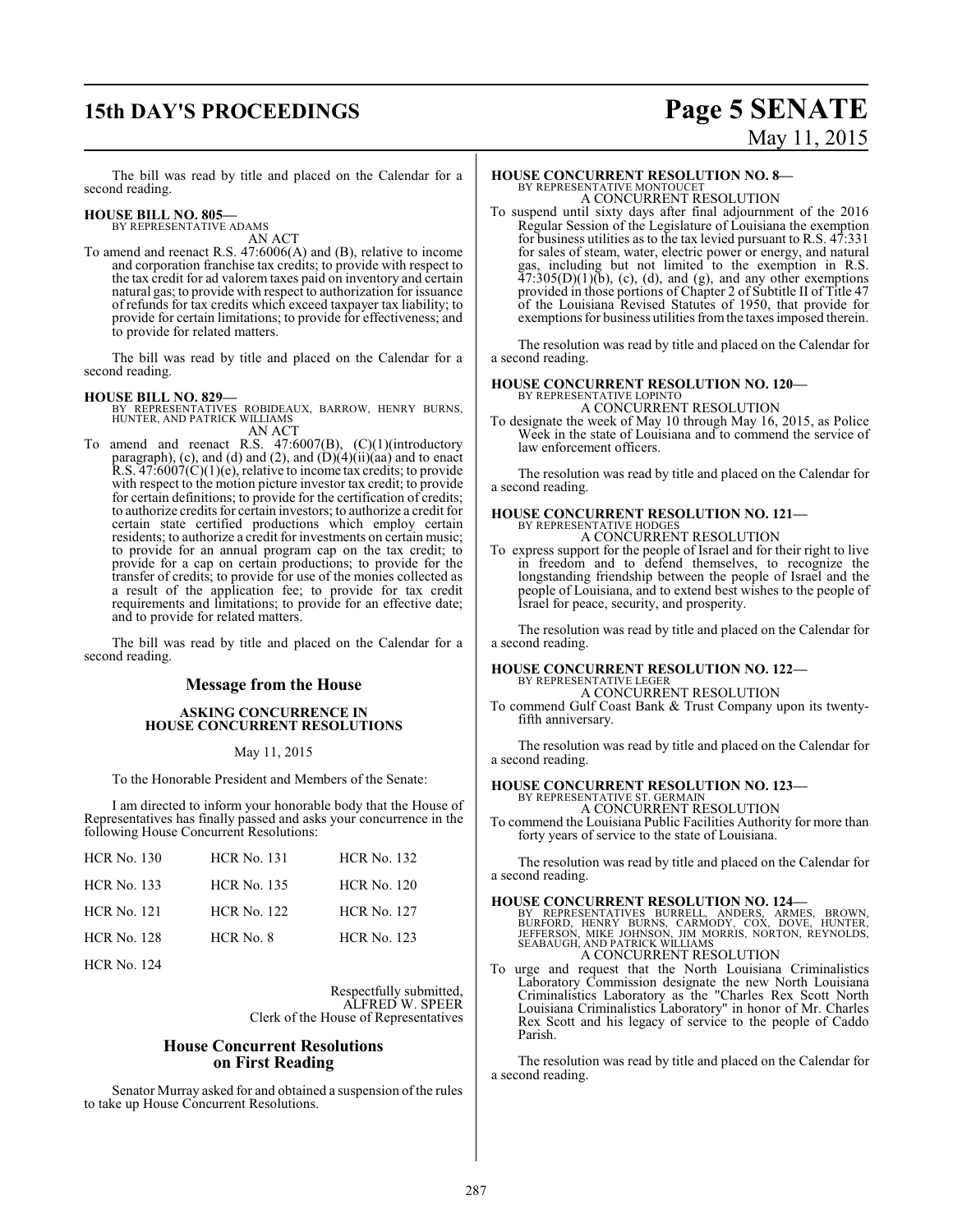## **Page 6 SENATE 15th DAY'S PROCEEDINGS**

### May 11, 2015

#### **HOUSE CONCURRENT RESOLUTION NO. 127—**

BY REPRESENTATIVE BURRELL A CONCURRENT RESOLUTION

To commend Alpha Phi Alpha Fraternity, Incorporated, upon the celebration of its one hundred ninth anniversary as an organization and designate Tuesday, May 19, 2015, as Alpha Phi Alpha Day at the state capitol.

The resolution was read by title and placed on the Calendar for a second reading.

## **HOUSE CONCURRENT RESOLUTION NO. 128—** BY REPRESENTATIVE JEFFERSON

A CONCURRENT RESOLUTION

To commend Ethan Laine Coker of Haynesville High School in Claiborne Parish for being named Louisiana's Middle School Student of the Year.

The resolution was read by title and placed on the Calendar for a second reading.

# **HOUSE CONCURRENT RESOLUTION NO. 130—** BY REPRESENTATIVE PRICE

A CONCURRENT RESOLUTION

To request the Louisiana School Employees' Retirement System and the Louisiana School Boards Association to jointly develop and implement an appeals process for disputes arising from audits performed by the retirement system relative to privatized positions and to report the findings and details of the appeals process to the legislature by December 1, 2015.

The resolution was read by title and placed on the Calendar for a second reading.

#### **HOUSE CONCURRENT RESOLUTION NO. 131—** BY REPRESENTATIVES BROADWATER, HALL, AND HAZEL

A CONCURRENT RESOLUTION

To commend Gene Rushing, of Pineville, Louisiana, upon his retirement from Louisiana College as the men's head basketball coach.

The resolution was read by title and placed on the Calendar for a second reading.

# **HOUSE CONCURRENT RESOLUTION NO. 132—** BY REPRESENTATIVE HENRY

A CONCURRENT RESOLUTION

To urge and request the Department of Children and Family Services and the Department of Health and Hospitals, jointly, to study prospective implementation of an information systemto enhance the ability of health practitioners to identify child abuse, and to report findings of the study and recommendations to the legislative committees on health and welfare.

The resolution was read by title and placed on the Calendar for a second reading.

### **HOUSE CONCURRENT RESOLUTION NO. 133—**

BY REPRESENTATIVE SCHEXNAYDER A CONCURRENT RESOLUTION

To urge and request the Traumatic Head and Spinal Cord InjuryTrust Fund Advisory Board to study and make recommendations for policy and procedural changes, including necessary legislation, to expand its services to persons with spinal cord injuries arising fromsudden internal medical conditions not later than sixty days prior to the beginning of the 2016 Regular Session of the Legislature of Louisiana.

The resolution was read by title and placed on the Calendar for a second reading.

### **HOUSE CONCURRENT RESOLUTION NO. 135—**

BY REPRESENTATIVE DOVE A CONCURRENT RESOLUTION

To urge and request the Coastal Protection and Restoration Authority Board to establish a subcommittee to develop recommendations for a coastal protection and restoration program that addresses critical at-risk energy infrastructure, while simultaneously providing broader ecological benefits and incentivizing shared investment in individual projects, and submit a report of the recommendations to the House Committee on Natural Resources and Environment and the Senate Committee on Natural Resources on or before February 15, 2016.

The resolution was read by title and placed on the Calendar for a second reading.

#### **House Bills and Joint Resolutions on Second Reading**

#### **HOUSE BILL NO. 103—**

BY REPRESENTATIVE ADAMS AN ACT

To enact R.S. 15:1314(A)(4), relative to electronic surveillance; to provide relative to obtaining a court order to use electronic surveillance equipment; to authorize the attorney general and certain employees of the office of the attorney general to apply for a court order to use electronic surveillance equipment; and to provide for related matters.

The bill was read by title and referred by the President to the Committee on Judiciary C.

**HOUSE BILL NO. 161—**<br>BY REPRESENTATIVES TERRY LANDRY, ARMES, BARROW, BILLIOT,<br>WESLEY BISHOP, BOUIE, COX, GAINES, HALL, HOFFMANN, HONORE,<br>NORTON, PIERRE, SMITH, ST. GERMAIN, AND PATRICK WILLIAMS AN ACT

To amend and reenact R.S. 15:574.9(G)(1)(a), relative to revocation of parole for a violation of condition; to establish penalties for second and third technical parole violations; and to provide for related matters.

The bill was read by title and referred by the President to the Committee on Judiciary B.

**HOUSE BILL NO. 261—**<br>BY REPRESENTATIVES HODGES, ANDERS, BADON, BROADWATER,<br>BURFORD, HENRY BURNS, CARMODY, COX, GISCLAIR, HILL,<br>HOFFMANN, HOWARD, JAMÉS, MIKE JOHNSON, LEBAS, LORUSSO,<br>ORTEGO, PÒPE, REYNÒLDS, RICHARD, SEABAU

#### AN ACT

To amend and reenact R.S. 46:283(C)(1)(a)(introductory paragraph), and to enact R.S.  $46:283(C)(1)(a)(v)$  and Subpart D-2 of Part II of Chapter 3 of Title 46 of the Louisiana Revised Statutes of 1950, to be comprised of R.S. 46:286.21 through 286.25, relative to the well-being of children in foster care; to establish the reasonable and prudent parent standard for persons and agencies providing foster care; to provide relative to training for prospective foster care providers; to limit liability of foster caregivers in certain circumstances; to provide legislative findings and intent; to provide for rulemaking; and to provide for related matters.

The bill was read by title and referred by the President to the Committee on Health and Welfare.

#### **HOUSE BILL NO. 286—**

BY REPRESENTATIVES PEARSON, STUART BISHOP, GEYMANN,<br>HARRIS, HARRISON, HENSGENS, HAVARD, HUVAL, JAY MORRIS,<br>RICHARD, SCHRODER, AND TALBOT<br>AN ACT

To enact R.S. 17:3023(B), 3138.5, and 3351(H), R.S. 24:553(D), and R.S. 36:8.2, relative to internal auditing functions in state government; to require an internal auditing function in the Board of Regents, the Louisiana Student Financial Assistance Commission, postsecondary education management boards and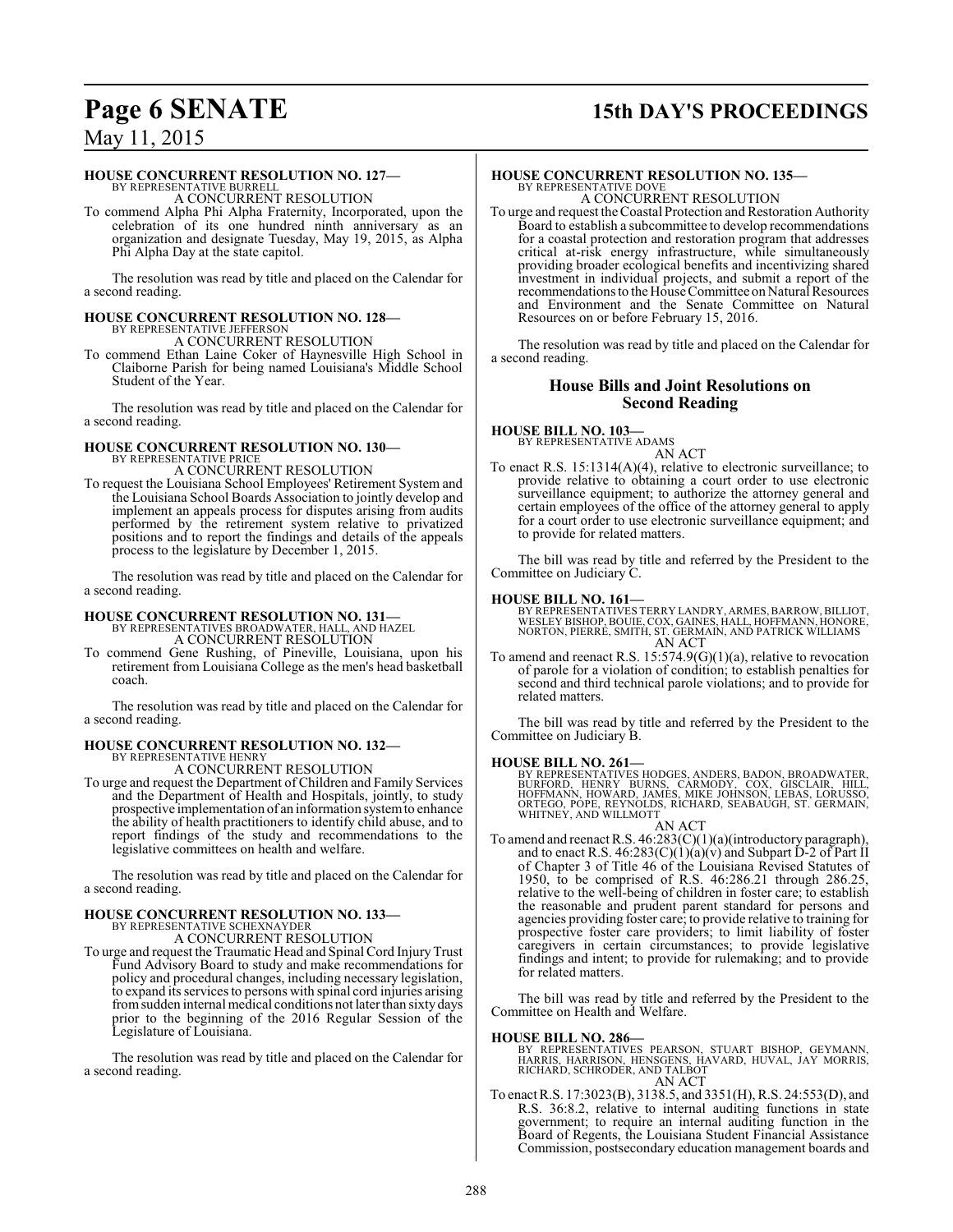## **15th DAY'S PROCEEDINGS Page 7 SENATE**

# May 11, 2015

certain state departments; to provide for definitions; to provide for duties of the Legislative Audit Advisory Council; and to provide for related matters.

The bill was read by title and referred by the President to the Committee on Senate and Governmental Affairs.

#### **HOUSE BILL NO. 341—**

BY REPRESENTATIVES GAROFALO AND HARRISON AN ACT

To amend and reenact R.S. 56:431(D), relative to penalties for theft of oysters; to provide additional penalties for theft of oysters from leased acreage; and to provide for related matters.

The bill was read by title and referred by the President to the Committee on Natural Resources.

#### **HOUSE BILL NO. 346—**

BY REPRESENTATIVE HOFFMANN AN ACT

To amend and reenact R.S. 37:775(B) and to enact R.S. 37:775(C) and  $795(B)(1)(n)$ , relative to advertising by dentists; to provide for review of advertising; to provide for an advisory opinion; to establish a fee for the review of advertising; to provide for the opportunity to correct an advertisement in lieu of receiving sanctions; to provide for effective dates; and to provide for related matters.

The bill was read by title and referred by the President to the Committee on Commerce, Consumer Protection, and International Affairs.

#### **HOUSE BILL NO. 352—**

BY REPRESENTATIVE LEGER

AN ACT

To amend and reenact R.S. 41:1702(C), (D)(introductory paragraph) and  $(1)$ ,  $(2)(a)(i)$ ,  $(ii)(introductory paragraph)$ ,  $(dd)$ ,  $(b)$ ,  $(d)$ , and (f), (G)(1) and (2), (H), and (I), relative to land reclamation for coastal protection and restoration purposes; to provide relative to approval of land reclamation by an "acquiring authority" for integrated coastal protection purposes; to provide relative to the administrative responsibility for reclamation of lands lost through erosion, compaction, subsidence, and sea level rise; and to provide for related matters.

The bill was read by title and referred by the President to the Committee on Natural Resources.

### **HOUSE BILL NO. 363—** BY REPRESENTATIVE BARRAS

AN ACT

To amend and reenact R.S. 38:291(BB)(1) and to enact R.S. 38:291(CC), relative to the Squirrel Run Levee and Drainage District; to create the Squirrel Run Levee and Drainage District; to provide for boundaries; to provide for the board of commissioners; to provide for membership of the board; to provide for taxation authority; to provide for duties and powers of the board; and to provide for related matters.

The bill was read by title and referred by the President to the Committee on Transportation, Highways and Public Works.

#### **HOUSE BILL NO. 378—** BY REPRESENTATIVE HOFFMANN

AN ACT To amend and reenact Section 2 of Act No. 866 of the 2014 Regular Session of the Legislature, relative to the domicile of the Louisiana State Board of Dentistry; to delay the effective date of the change of domicile; to delay the effective date of the change in venue for judicial review of adjudication; and to provide for related matters.

The bill was read by title and referred by the President to the Committee on Commerce, Consumer Protection, and International Affairs.

#### **HOUSE BILL NO. 451—**

BY REPRESENTATIVE SCHEXNAYDER AN ACT

To amend and reenact R.S. 25:380.75 and 380.76 andR.S. 36:744(U) and 851(A), and to repeal R.S. 25:380.72 and 380.73, Chapter 34 of Title 25 of the Louisiana Revised Statutes of 1950, comprised of R.S. 25:1311 through 1316, R.S. 36:509(R) and (T), and 801.14, Part XXV of Chapter 13 of Title 38 of the Louisiana Revised Statutes of 1950, comprised of R.S. 38:3087.171 through 3087.185, and Part XXIX ofChapter 13 of Title 38 of the Louisiana Revised Statutes of 1950, comprised of R.S. 38:3087.241 through 3087.255, relative to boards, commissions, authorities, districts, and like entities; to provide relative to the functional organization of state government by abolishing certain boards, commissions, councils, authorities, districts, and like entities; to transfer certain powers, functions, and duties; to remove references to certain abolished entities; to remove references to, provisions for, and the powers, functions, and duties of the Allen Parish Reservoir District and its board of commissioners, the South LouisianaWetlands DiscoveryCenter and its commission, and the West Ouachita Parish Reservoir District and its board of commissioners; to remove references to, provisions for, and the powers, functions, and duties of the governing board of the Jean Lafitte Marine Fisheries Museum and transfer specific authority over the museum to the secretary of state and the Department of State; and to provide for related matters.

The bill was read by title and referred by the President to the Committee on Senate and Governmental Affairs.

#### **HOUSE BILL NO. 475—**

BY REPRESENTATIVE LOPINTO AN ACT

To enact R.S.14:90(D) and 90.3(J), relative to gambling; to provide an exception to the crimes of gambling and gambling by computer; to provide an exception for certain fantasy or simulation games under certain circumstances; and to provide for related matters.

The bill was read by title and referred by the President to the Committee on Judiciary B.

#### **HOUSE BILL NO. 511—**

BY REPRESENTATIVE SEABAUGH AN ACT

To amend and reenact R.S. 22:2018 and 2034(G), relative to insurance receiverships; to provide for the appointment of counsel in matters related to rehabilitation, liquidation, or conservation of insurers; to provide for the distribution of assets by the commissioner subject to approval of the court; and to provide for related matters.

The bill was read by title and referred by the President to the Committee on Insurance.

**HOUSE BILL NO. 598—**<br>BY REPRESENTATIVES FOIL, BARRAS, BARROW, BERTHELOT, WESLEY BISHOP, BROADWATER, BRÓWN, BURFORD, HENRY<br>BURNS, CARMODY, CARTER, CHANEY, CONNICK, GISCLAIR, GUINN,<br>HALL, HARRISON, HAVARD, HAZEL, HOFFMANN,

AN ACT

To amend and reenact R.S. 36:802.24 and R.S. 46:1722(1), (2), and (7)(introductory paragraph) and (h), 1723, and  $1725(B)(2)$ , to enact R.S. 17:3093.1, R.S. 36:651(T)(6), and R.S. 46:1722(8) and (9) and 1726 through 1729, and to repeal R.S. 36:259(Y) and R.S. 46:1722(4) through (6), 1724, and 1725(D), relative to the ABLE Account Programestablished bythe Louisiana ABLE Act; to provide for implementation of the ABLE Account Program in conformance with applicable federal laws; to provide relative to the composition and functions of the ABLE Account Authority; to provide for cooperative endeavors between the ABLE Account Authority and the Louisiana Tuition Trust Authority; to provide for concurrent operation and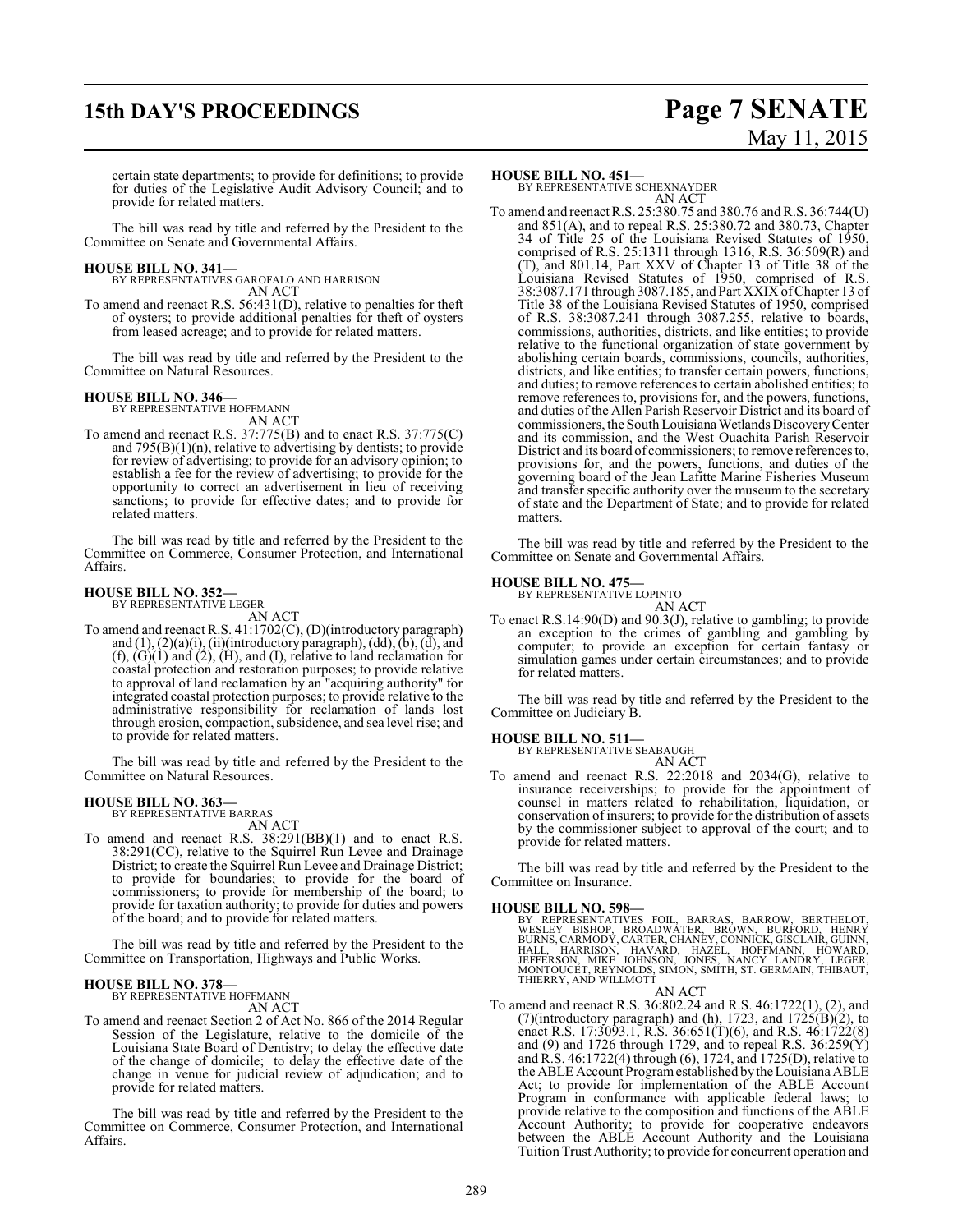## **Page 8 SENATE 15th DAY'S PROCEEDINGS**

management of the ABLE Account Program and the Louisiana Student Tuition Assistance and Revenue Trust Program; to authorize rulemaking and oversight thereof by certain legislative committees; to provide relative to treatment by certain assistance programs of funds in ABLE Accounts; to provide relative to tax treatment of amounts deposited in ABLE Accounts; to provide for legislative intent; and to provide for related matters.

The bill was read by title and referred by the President to the Committee on Education.

#### **HOUSE BILL NO. 601—** BY REPRESENTATIVE HOLLIS

AN ACT

To amend and reenact R.S. 45:1161.1, relative to members elected to the Public Service Commission; to require certain age, residence, and domicile requirements for elected members; and to provide for related matters.

The bill was read by title and referred by the President to the Committee on Senate and Governmental Affairs.

#### **HOUSE BILL NO. 608—** BY REPRESENTATIVE JACKSON

AN ACT

To enact R.S. 39:562(Q), relative to the limit of indebtedness of school districts; to authorize an increase in bonded indebtedness in certain parishes, with voter approval; to provide for an effective date; and to provide for related matters.

The bill was read by title and referred by the President to the Committee on Education.

#### **HOUSE BILL NO. 625—**

- BY REPRESENTATIVES SIMON, ARMES, COX, HARRISON, HAZEL,<br>HODGES, HOFFMANN, HOWARD, ROBERT JOHNSON, LORUSSO,<br>MORENO, JAY MORRIS, ORTEGO, PRICE, REYNOLDS, ST. GERMAIN,<br>THIBAUT, AND WILLMOTT AN ACT
- To amend and reenact Children's Code Articles 101, 625(A) and (D), 640(A), 641, 644(A)(7), 645(A), 646(D), 674, 675(B), 682(B)(5), 689, 700, 702(C)(5) and (J), 720(A), 724(B), 1133, and  $1134$  and R.S.  $46:283(C)(1)(a)$ (introductory paragraph) and to enact Children's Code Articles  $640(C)$ ,  $644(A)(8)$  and  $(9)$ , 646(E), 682(B)(6), 684(E)(5), 702(K), 710(A)(4), 724.1, and R.S.  $46:283(C)(1)(a)(v)$  and (D), relative to children who enter state custody through child in need of care proceedings; to authorize means of delivery of documents, notifications, and reports relating to such proceedings; to require instruction to persons before the court relative to achieving permanency in child placement; to provide for duties of persons to advise the court of the whereabouts of relatives of children involved in child in need of care proceedings; to provide relative to case plans and case review reports for children involved in such proceedings; to provide relative to hearings and dispositions on custody, safety plans, and permanency; to provide for notice of filing of surrender of parental rights; to provide for temporary and successor guardianship; to establish a standard applicable to parental decisions by foster caregivers; to provide relative to training for prospective foster care providers; and to provide for related matters.

The bill was read by title and referred by the President to the Committee on Judiciary A.

#### **HOUSE BILL NO. 640—**

BY REPRESENTATIVE MIKE JOHNSON AN ACT

To amend and reenact R.S. 18:1461(B), relative to election offenses; to provide relative to the criminal penalties for certain election offenses; to provide for the criminal penalties for bribery of voters; and to provide for related matters.

The bill was read by title and referred by the President to the Committee on Senate and Governmental Affairs.

#### **HOUSE BILL NO. 668—**

BY REPRESENTATIVE HILL

AN ACT To repeal R.S. 56:57.2 as enacted by Act 283 of the 1987 Regular Session of the Louisiana Legislature and R.S. 56:57.2 as enacted by Act 891 of the 1987 Regular Session of the Louisiana Legislature, as amended, relative to enforcement of the federal requirement for the use of turtle excluder devices in shrimp trawls; to repeal the prohibition on such enforcement; to require the Louisiana Shrimp Task Force to report to the legislature recommendations for legislation applicable to enforcement of the federal requirements for the use of turtle excluder devices in shrimp trawls used in state waters; to require wildlife agents to wear body cameras; and to provide for related matters.

The bill was read by title and referred by the President to the Committee on Natural Resources.

#### **HOUSE BILL NO. 694—**

BY REPRESENTATIVE ABRAMSON AN ACT

To amend and reenact R.S. 17:3982(B)(2), relative to property for educational purposes in Orleans Parish; to provide relative to the sale or lease of immovable property that is vacant or slated to be vacant to charter school groups; to provide relative to the buy back option of the Orleans Parish School Board; and to provide for related matters.

The bill was read by title and referred by the President to the Committee on Education.

#### **HOUSE BILL NO. 695—**

BY REPRESENTATIVE ABRAMSON AN ACT

To amend and reenact R.S. 17:158(J)(2) and (3) and R.S. 32:80(C), relative to loading and unloading of school buses; to provide relative to restrictions on the location of loading and unloading students; to provide relative to the requirement that other vehicles stop for a school bus that is loading or unloading students; and to provide for related matters.

The bill was read by title and referred by the President to the Committee on Education.

**HOUSE BILL NO. 722—** BY REPRESENTATIVES BILLIOT, ARMES, BOUIE, COX, GISCLAIR, HILL, HONORE, HOWARD,JONES, NANCY LANDRY, TERRY LANDRY, MONTOUCET, MORENO, NORTON, ORTEGO, PRICE, PUGH, PYLANT, SMITH, ST. GERMAIN, AND WOODRUFF AN ACT

To amend and reenact R.S. 46:2131, 2132(3) and (4), 2135(A)(introductory paragraph), 2136(A)(introductory paragraph), and  $2140(A)$  and  $(C)(2)(g)$ , and  $(3)(b)$ , relative to domestic abuse assistance; to provide relative to domestic abuse between dating partners; to provide relative to non-physical offenses; to provide relative to the issuance of temporary restraining orders; to provide relative to the granting of protective orders; to provide relative to duties of law enforcement officers; and to provide for related matters.

The bill was read by title and referred by the President to the Committee on Judiciary B.

#### **House Concurrent Resolutions on Second Reading**

#### **HOUSE CONCURRENT RESOLUTION NO. 5—** BY REPRESENTATIVE ST. GERMAIN A CONCURRENT RESOLUTION

To approve the Atchafalaya Basin Annual Plan for Fiscal Year 2015- 2016, as adopted by the Atchafalaya Basin Research and Promotion Board and the Coastal Protection and Restoration Authority.

The resolution was read by title and referred by the President to the Committee on Natural Resources.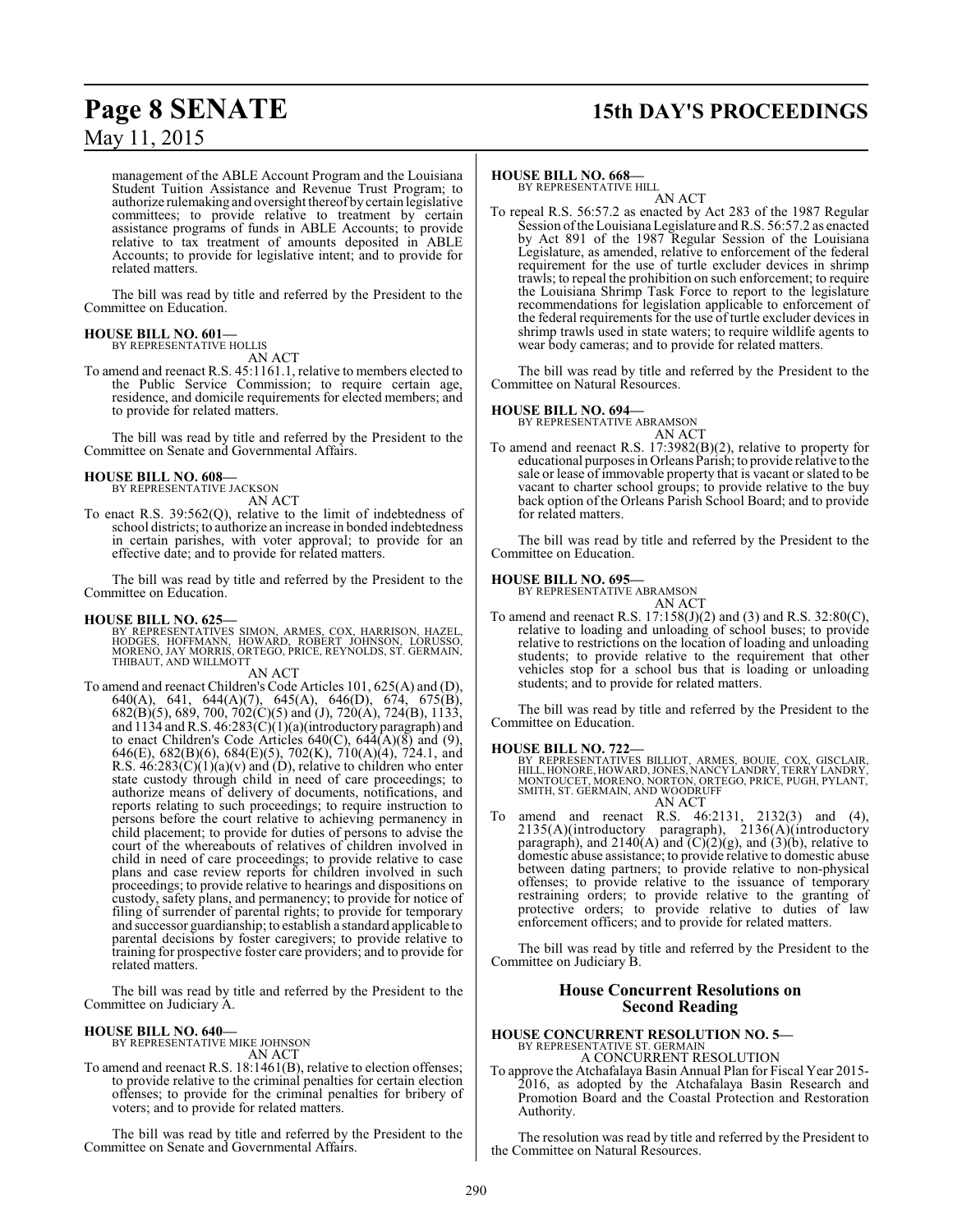## **15th DAY'S PROCEEDINGS Page 9 SENATE**

#### **HOUSE CONCURRENT RESOLUTION NO. 119—**

BY REPRESENTATIVE ABRAMSON A CONCURRENT RESOLUTION

To commend citizens who devote their time to serve as jurors and to designate the week of May 11 through May 15, 2015, as Jury Appreciation Week in the state of Louisiana.

The resolution was read by title. Senator Peterson moved to concur in the House Concurrent Resolution.

### **ROLL CALL**

The roll was called with the following result:

#### YEAS

Mr. President Erdey Peacock<br>Adley Gallot Perry Adley Gallot Perry<br>
Allain Guillory Peterson Amedee Johns Riser<br>
Appel Kostelka Smith, G. Appel Kostelka<br>Broome LaFleur Brown Long Tarver<br>Buffington Martiny Thompson Buffington Martin<br>Chabert Mills Chabert Mills Walsworth<br>Claitor Morrell Ward Claitor Morrell Ward<br>Cortez Morrish White Cortez Morrish<br>Crowe Murray Donahue Total - 37

Guillory Peters<br>Johns Riser LaFleur Smith, J.<br>Long Tarver Murray<br>Nevers

NAYS

Total - 0

ABSENT

Dorsey-Colomb Heitmeier Total - 2

The Chair declared the Senate concurred in the House Concurrent Resolution and ordered it returned to the House.

#### **Reports of Committees**

The following reports of committees were received and read:

#### **REPORT OF COMMITTEE ON**

#### **EDUCATION**

Senator Conrad Appel, Chairman on behalf of the Committee on Education, submitted the following report:

May 7, 2015

To the President and Members of the Senate:

I am directed by your Committee on Education to submit the following report:

#### **SENATE CONCURRENT RESOLUTION NO. 50—**

BY SENATOR BROWN A CONCURRENT RESOLUTION

To support the efforts of the St. John the Baptist Parish Council and the St. John the Baptist Board of Library Control to rename the Reserve Branch Library in St. John the Baptist Parish as the Leroy D. Williams Public Library.

Reported favorably.

#### **SENATE BILL NO. 34—**

BY SENATOR CORTEZ

AN ACT To enact R.S. 17:274.1(D), relative to required courses of study; to require passage of a certain proficiency test to earn credit in certain Civics courses required for high school graduation; to provide relative to administration of the test; to provide for exceptions; to provide for an effective date; and to provide for related matters.

Reported by substitute.

**SENATE BILL NO. 153—** BY SENATOR MARTINY

AN ACT

To amend and reenact the introductory paragraph of R.S. 25:341(D), (1) and (2), (E), and (F)(3),  $342(\text{\AA})(5)$ , (6), (7), and (8), (B)(1) and  $(2)$ , 343, and R.S. 42:1111 $(A)(1)$ , and to enact R.S.  $25:342(A)(9)$ , relative to the Louisiana State Museum; to provide for the board of directors; to provide for terms; to provide for powers and duties; to provide for the museum director; to provide for an exception to the Ethics Code; and to provide for related matters.

Reported with amendments.

#### **SENATE BILL NO. 247—**

BY SENATOR JOHN SMITH AN ACT

To enact R.S. 17:2137(F) and to repeal R.S. 17:2137(E), relative to tuition and fees for veterans of the armed forces; to require that veterans and eligible dependents be classified as residents for purposes of tuition and fees imposed by public institutions of postsecondary education; and to provide for related matters.

Reported with amendments.

Respectfully submitted, CONRAD APPEL Chairman

#### **REPORT OF COMMITTEE ON**

#### **FINANCE**

Senator Jack Donahue, Chairman on behalf of the Committee on Finance, submitted the following report:

#### May 7, 2015

To the President and Members of the Senate:

I am directed by your Committee on Finance to submit the following report:

**SENATE BILL NO. 42—** BY SENATOR WALSWORTH

AN ACT

To amend and reenact R.S. 39:1595(A)(2), relative to certain competitive proposals; to provide procedures for notification for certain contracts; to provide for an effective date; and to provide for related matters.

Reported favorably.

**SENATE BILL NO. 173—** BY SENATOR HEITMEIER

AN ACT

To enact R.S. 22:1055, relative to morbid obesity; to provide for health insurance coverage for the treatment of morbid obesity; to provide for definitions; to provide for an effective date; and to provide for related matters.

Reported with amendments.

# May 11, 2015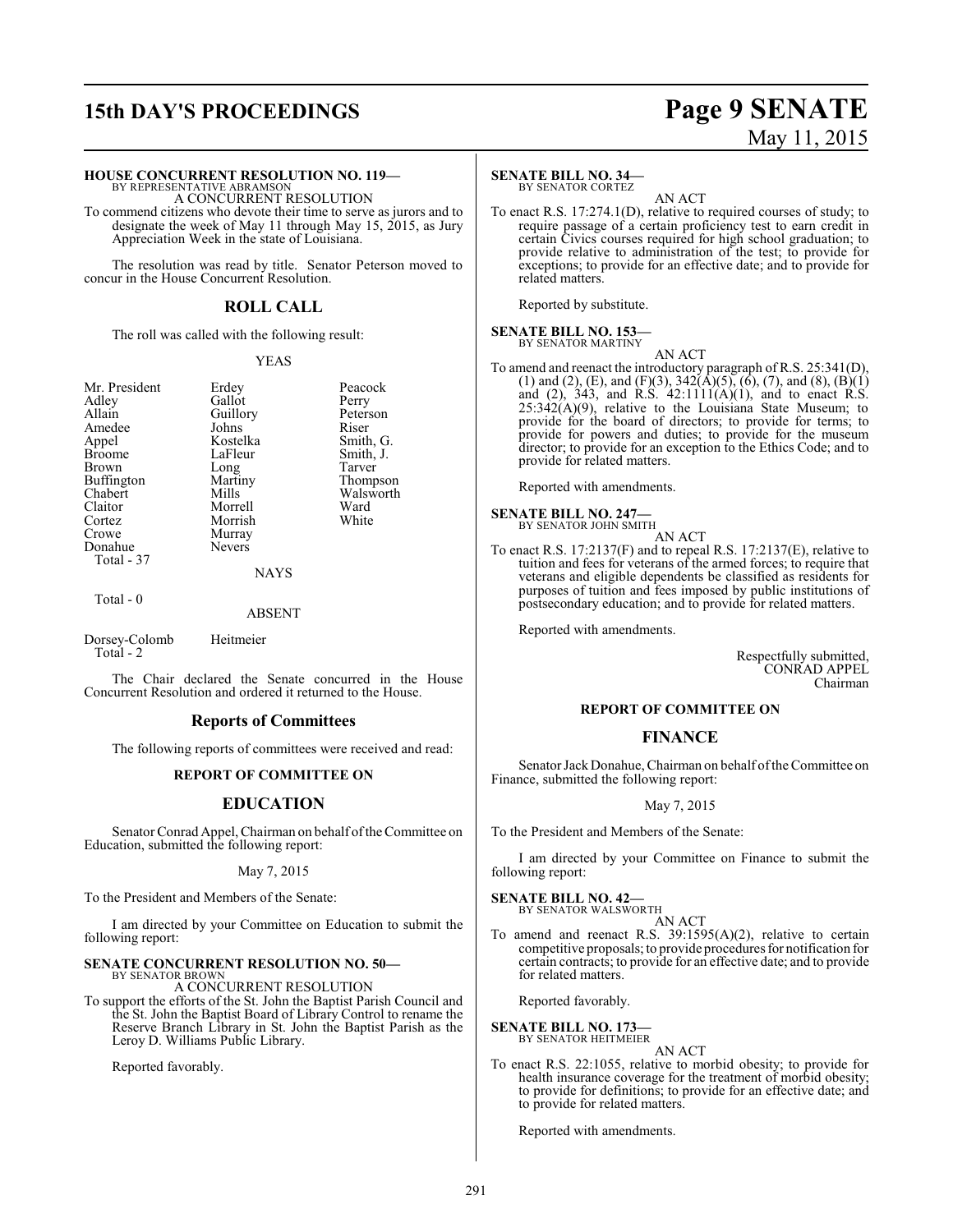### **Page 10 SENATE 15th DAY'S PROCEEDINGS**

May 11, 2015

#### **SENATE BILL NO. 221—** BY SENATOR ADLEY

AN ACT

To amend and reenact R.S. 48:77(A) and (B) and 2074(A) and to repeal R.S. 48:77(C), 2077(24), and Chapter 32 of Title 48 of the Louisiana Revised Statutes of 1950, comprised of R.S. 48:2111 through 2119, relative to the dedication and use of certain funds for transportation purposes; to provide for the deposit and the use of the avails of certain taxes on the sale, use, lease, or rental of motor vehicles to the Transportation Trust Fund and for other transportation uses; to repeal provisions dedicating certain sales taxes in the event of a projected deficit in the official Revenue Estimating Conference forecast; to abolish the Transportation Mobility Fund, including the sources of funding, the use of the monies in the fund, and authority to approve projects for such purposes; to provide for an effective date; and to provide for related matters.

Reported with amendments.

**SENATE BILL NO. 244—** BY SENATOR ADLEY

AN ACT

To amend and reenact R.S.  $30:2195.2(A)(1)(c)(ii)$ , relative to the Motor Fuel Underground Storage Tank Trust Fund; to provide for financial disbursements from the fund; to increase the available monies expended from the fund from one million dollars to three million dollars; and to provide for related matters.

Reported with amendments.

Respectfully submitted, JACK DONAHUE Chairman

#### **REPORT OF COMMITTEE ON**

#### **LABOR AND INDUSTRIAL RELATIONS**

Senator A. G. Crowe, Chairman on behalf of the Committee on Labor and Industrial Relations, submitted the following report:

#### May 7, 2015

To the President and Members of the Senate:

I am directed by your Committee on Labor and Industrial Relations to submit the following report:

#### **SENATE RESOLUTION NO. 73—** BY SENATOR WHITE

A RESOLUTION

To urge and request Governor Bobby Jindal to issue an executive order directing state agencies and local governments to continue to support the Louisiana State Use Program, managed by Employment Development Services.

Reported with amendments.

#### **SENATE BILL NO. 107—** BY SENATOR PEACOCK

AN ACT

To amend and reenact the introductory paragraph of R.S. 23:1378(A), relative the Workers' Compensation Second Injury Fund; to extend the termination date of the reimbursement schedule; and to provide for related matters.

Reported with amendments.

Respectfully submitted, A. G. CROWE Chairman

#### **REPORT OF COMMITTEE ON**

#### **LOCAL AND MUNICIPAL AFFAIRS**

Senator Yvonne Dorsey-Colomb, Chairman on behalf of the Committee on Local and Municipal Affairs, submitted the following report:

May 7, 2015

To the President and Members of the Senate:

I am directed by your Committee on Local and Municipal Affairs to submit the following report:

#### **SENATE BILL NO. 22—**

BY SENATOR LAFLEUR

AN ACT To amend and reenact R.S. 33:1352(5), 1353(A), 1356, and 1359(E), relative to local housing authority members of an interlocal risk management agency; to authorize the pooling of public officials liability coverage risks; to authorize the pooling of other coverage risks that the board deems appropriate; to provide for definitions; and to provide for related matters.

Reported favorably.

#### **SENATE BILL NO. 25—** BY SENATOR PETERSON

AN ACT

To amend and reenact R.S.  $33:9091.17(D)$ , (E), and (F)(1), relative to the Broadmoor Neighborhood Improvement District within the parish of Orleans; to provide relative to the composition of the board; to provide for governance of the board; to provide for a parcel fee; to provide for an effective date; and to provide for related matters.

Reported with amendments.

#### **SENATE BILL NO. 29—** BY SENATOR CORTEZ

AN ACT

To amend and reenact R.S. 33:2494(C), relative to the city of Lafayette; to provide relative to the municipal fire and police civil service system; to provide relative to the certification and appointment of eligible persons in the police department; to provide for an effective date; and to provide for related matters.

Reported with amendments.

**SENATE BILL NO. 38—**

BY SENATOR JOHNS

AN ACT To amend and reenact R.S. 33:2494(C), relative to the city of Lake Charles; to provide relative to the municipal fire and police civil service system; to provide relative to the certification and appointment of eligible persons in the police department; to provide for an effective date; and to provide for related matters.

Reported with amendments.

**SENATE BILL NO. 53—** BY SENATOR MORRELL

AN ACT

To amend and reenact R.S.  $33:9091.15(F)(1)$  and  $(3)(a)$  and  $(c)$ , relative to Oak Island Neighborhood Improvement District within the parish of Orleans; to provide for the levy of a parcel fee within the district; to provide for election notice; to provide for an effective date; and to provide for related matters.

Reported favorably.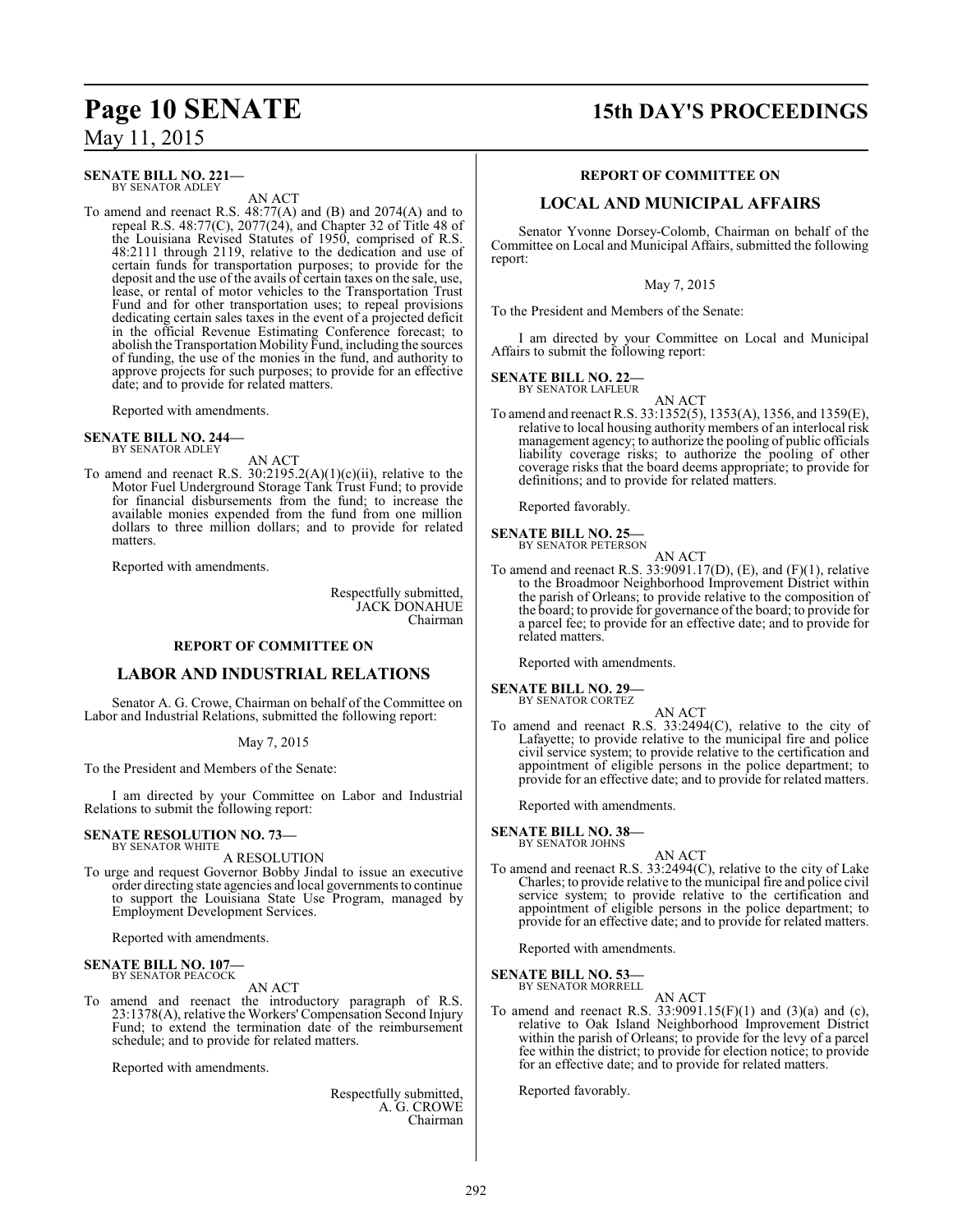## **15th DAY'S PROCEEDINGS Page 11 SENATE**

#### **SENATE BILL NO. 149—**

BY SENATOR MORRELL AND REPRESENTATIVES WESLEY BISHOP, LEGER AND MORENO

AN ACT

To enact Chapter 29-A of Title 33 of the Louisiana Revised Statues of 1950, to be comprised of R.S. 33:9099.21, relative to law enforcement coordination in Orleans Parish; to create and provide relative to the Law Enforcement Management District ofOrleans Parish; to provide for the governing authority thereof; to provide for its powers and duties; and to provide for related matters.

Reported with amendments.

### **SENATE BILL NO. 192—** BY SENATOR JOHNS

AN ACT To amend and reenact R.S. 33:9038.57(B), (C), (F)(1) and (2)(c) and (G)(2), relative to the special taxing district within the city of Lake Charles; to provide for boundaries; to provide for its purpose; to provide for definitions; and to provide for related matters.

Reported with amendments.

#### **SENATE BILL NO. 193—** BY SENATOR THOMPSON

AN ACT

To amend and reenact R.S. 33:9038.31(2) and (3) and to enact R.S. 33:9038.68, relative to special districts; to create the Walnut Street Special District; to provide for the governance and the powers and duties of the district, including tax, bond, and tax increment finance authority; and to provide for related matters.

Reported with amendments.

**SENATE BILL NO. 211—** BY SENATOR JOHNS

AN ACT

To amend and reenact R.S. 33:4699.1(D), relative to public improvements; to provide relative to the city of Lake Charles; to provide relative to certain lakefront property; to provide relative to lease or sale of property; to provide relative to appraisal and bid; and to provide for related matters.

Reported favorably.

Respectfully submitted, YVONNE DORSEY-COLOMB Chairman

#### **REPORT OF COMMITTEE ON**

### **REVENUE AND FISCAL AFFAIRS**

Senator Neil Riser, Chairman on behalf of the Committee on Revenue and Fiscal Affairs, submitted the following report:

#### May 11, 2015

To the President and Members of the Senate:

I am directed by your Committee on Revenue and Fiscal Affairs to submit the following report:

### **SENATE BILL NO. 257—** BY SENATOR THOMPSON

AN ACT

To amend and reenact R.S. 33:9038.31(2) and (3) and to enact R.S. 33:9038.68, relative to Tax Increment Development Corporations; to authorize certain additional tax increment finance authority for certain such corporations; and to provide for related matters.

Reported with amendments.

# May 11, 2015

#### **SENATE BILL NO. 269—**

BY SENATOR ADLEY

AN ACT To enact R.S. 47:287.481 and to repeal R.S. 47:287.480(3), relative to consolidated or combined returns; to require such returns for certain corporations; to provide for the manner in which such returns are to be filed; and to provide for related matters.

Reported with amendments.

#### **SENATE BILL NO. 272—** BY SENATOR ERDEY

AN ACT

To amend and reenact R.S.  $47:305(D)(1)(k)$  and  $(4)(a)$ , relative to exemptions against the sales and use tax of political subdivisions; to exempt certain prosthetic devices; and to provide for related matters.

Reported with amendments.

## **HOUSE BILL NO. 338—** BY REPRESENTATIVE DANAHAY

AN ACT To amend and reenact R.S. 47:302(K)(7)(b), 337.13.1(A)(2), (B)(1), and (C), 337.27, 337.28.1(B), 337.33(A)(5), 337.45(B), 337.63(A)(3) and (B), 337.64(B), 337.81(A)(2) and (B), 337.86(E)(2)(a), 1401, 1403(B)(5), 1418(4), 1434, 1438, 1522, 1561(B)(3), 1576(B), 1603(A)(3), and 1625, and Sections 5 and 7 of Act No. 640 of the 2014 Regular Session of the Legislature and to enact R.S. 47:337.45(A)(4), 337.51(B)(4), 337.63(E), 337.79(C), 337.81(A)(3), 1403(A)(4) and (B)(6)(c), 1407(5), 1408(D) and (E), 1413(D) and (E), 1418(6) and (7), 1439, 1561(A)(4) and (B)(4), 1580(B)(5), 1621(D)(4), and 1623(F), relative to the enforcement and adjudication of state and local taxes and the Board of Tax Appeals; to provide with respect to disputes concerning taxes; to provide for administration of the board; to provide with respect to certain revenues dedicated to the board; to establish an escrow account; to provide for the deposit, investment, and use of monies in the account; to establish a fund within the escrow account and provide for its sources of revenue and use; to provide for certain procedures and requirements relative to adjudication and appeals of certain cases involving state and local taxes; to provide with respect to compensation and benefits of officers of the board; to authorize certain agreements regarding the compensation and expenses of ad hoc judges; to provide for effectiveness; and to provide for related matters.

Reported favorably.

Respectfully submitted, NEIL RISER Chairman

#### **REPORT OF COMMITTEE ON**

#### **TRANSPORTATION, HIGHWAYS AND PUBLIC WORKS**

Senator Robert Adley, Chairman on behalf of the Committee on Transportation, Highways and Public Works, submitted the following report:

May 7, 2015

To the President and Members of the Senate:

I am directed by your Committee on Transportation, Highways and Public Works to submit the following report: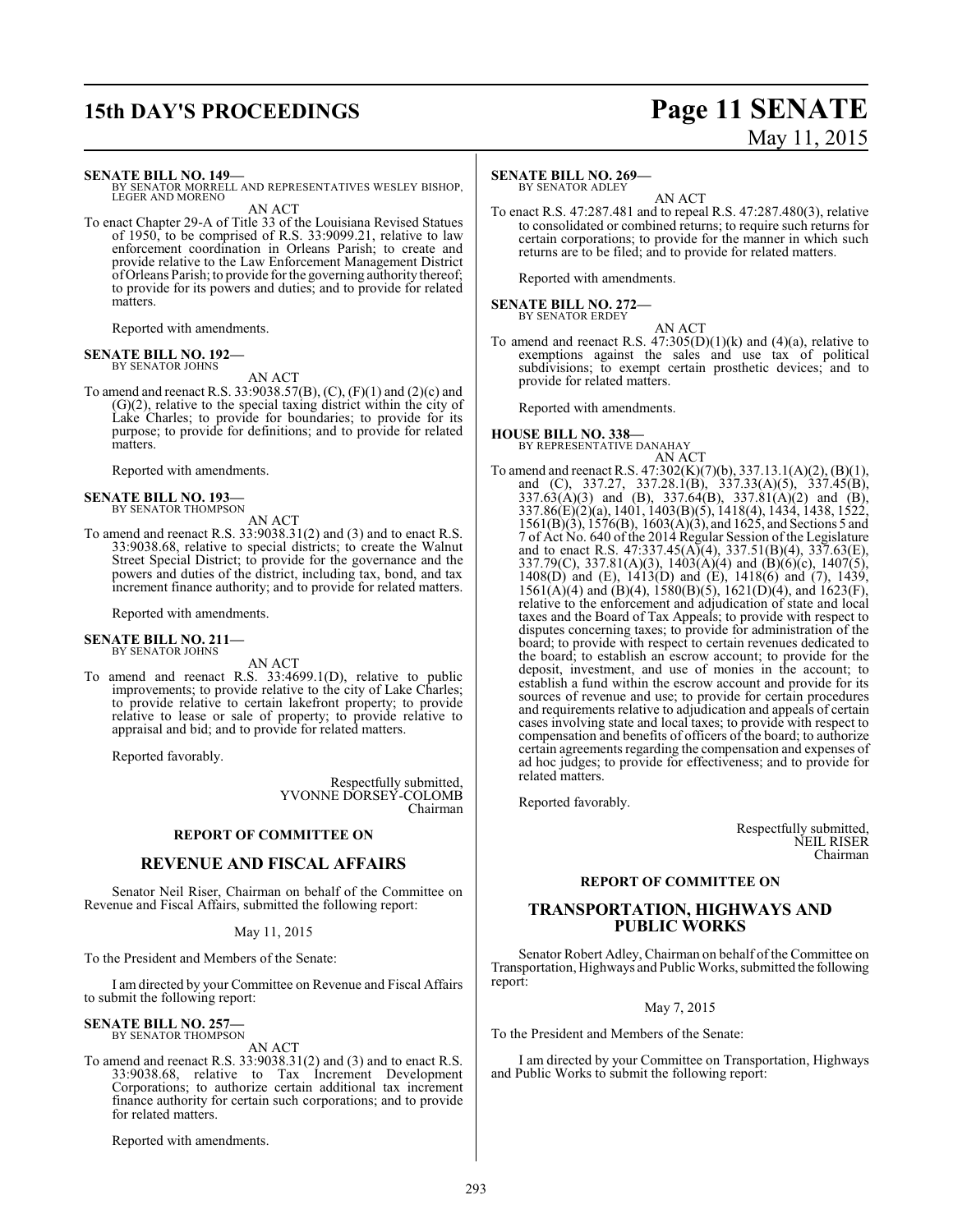### **Page 12 SENATE 15th DAY'S PROCEEDINGS**

May 11, 2015

#### **HOUSE CONCURRENT RESOLUTION NO. 1—**

BY REPRESENTATIVE DOVE A CONCURRENT RESOLUTION

To approve the annual integrated coastal protection plan for Fiscal Year 2015-2016 as adopted by the Coastal Protection and Restoration Authority.

Reported favorably.

#### **HOUSE BILL NO. 28—**

BY REPRESENTATIVES MONTOUCET, FRANKLIN, HILL, HODGES,<br>HONORE, HOWARD, HUVAL, TERRY LANDRY, LEBAS, LEOPOLD,<br>MACK, ORTEGO, PYLANT, RICHARD, AND ST. GERMAIN AND<br>SENATOR BROWN

AN ACT

To designate a portion of Louisiana Highway 91 in Acadia Parish as the "Corporal Matthew Thomas Richard Memorial Highway"; to designate a portion of Louisiana Highway 347 in St. Martin Parish as the "Albert "Pyook" Berard Highway"; and to provide for related matters.

Reported with amendments.

#### **HOUSE BILL NO. 36—**

BY REPRESENTATIVE SHADOIN

AN ACT To designate a bridge located on Louisiana Highway 2 in Union Parish as the "Alvin Green Memorial Bridge"; and to provide for related matters.

Reported with amendments.

### **HOUSE BILL NO. 93—** BY REPRESENTATIVE HAVARD

AN ACT

To amend and reenact R.S. 34:3283(A)(introductory paragraph), relative to the West Feliciana Parish Port Commission; to provide for the frequency of commission meetings; and to provide for related matters.

Reported favorably.

**HOUSE BILL NO. 128—** BY REPRESENTATIVE CHANEY

AN ACT

To designate certain highways and bridges in the state highway system; to designate the bridge located on Louisiana Highway 2 between West Carroll Parish and Morehouse Parish as the "World War I and World War II Veterans Memorial Bridge"; to designate the bridge located on Louisiana Highway 2 between West Carroll Parish and East Carroll Parish as the "Korean, Vietnam, and Desert Storm Veterans Memorial Bridge"; to designate a section of Louisiana Highway 183 as the "James 'Terry' Watson Memorial Highway"; and to provide for related matters.

Reported with amendments.

#### **HOUSE BILL NO. 227—**

BY REPRESENTATIVE JIM MORRIS AN ACT

To designate the section of Interstate Highway 49 from the overpass at the interchange with U.S. Highway 71, in Caddo Parish, to the Arkansas state line in memory of Greg Wall, Professional Engineer.

Reported favorably.

#### **HOUSE BILL NO. 417—**

BY REPRESENTATIVES BERTHELOT, ADAMS, ANDERS, ARNOLD,<br>BARRAS, BARROW, BOUIE, BROWN, HENRY BURNS, BURRELL,<br>CARMODY, CARTER, CHANEY, CONNICK, COX, FOIL, FRANKLIN,<br>GAROFALO, GISCLAIR, HALL, HARRISON, HAVARD, HOFFMANN,<br>HOWARD,H

To enact R.S. 47:463.183, relative to motor vehicle special prestige license plates; to provide for the "Challenge ALS" special prestige license plate; to provide for creation, issuance, and design of such license plates; to provide relative to the fee and distribution of fees for such plates; to authorize the promulgation of rules and regulations relative to the creation and implementation of a special prestige license plate; and to provide for related matters.

Reported favorably.

### **HOUSE BILL NO. 674—** BY REPRESENTATIVE WHITNEY

AN ACT

To rename a portion of Louisiana Highway 24 in Gray, Louisiana, as the "Northpark Bridge"; and to provide for related matters.

Reported favorably.

#### **HOUSE BILL NO. 699—** BY REPRESENTATIVE ABRAMSON

- AN ACT
- To enact R.S. 47:463.183, relative to motor vehicle special prestige license plates; to provide for the "300<sup>th</sup> Anniversary of the City of New Orleans" special prestige license plate; to provide for creation, issuance, and design of such license plates; to provide relative to the fee and distribution of fees for such plates; to authorize the promulgation of rules and regulations relative to the creation and implementation of a special prestige license plate; and to provide for related matters.

Reported favorably.

Respectfully submitted, ROBERT ADLEY Chairman

### **Senate Concurrent Resolutions on Third Reading and Final Passage**

### **SENATE CONCURRENT RESOLUTION NO. 34—**

BY SENATORS HEITMEIER, CROWE, MORRELL, NEVERS AND<br>PETERSON AND REPRESENTATIVES ARNOLD, WESLEY BISHOP,<br>LEGER,MORENO AND ORTEGO A CONCURRENT RESOLUTION

To urge and request the Department of Health and Hospitals, the Department of Education, the Medicaid managed care organizations, and representatives of the Whole Child Initiative to work together to develop a plan to implement the Whole School, Whole Community, Whole Child model developed by the United States Centers for Disease Control and Prevention.

The concurrent resolution was read by title. Senator Nevers moved to adopt the Senate Concurrent Resolution.

### **ROLL CALL**

The roll was called with the following result:

#### YEAS

| Mr. President | Donahue  | <b>Nevers</b> |
|---------------|----------|---------------|
| Adley         | Erdey    | Peacock       |
| Allain        | Gallot   | Perry         |
| Amedee        | Guillory | Peterson      |
| Appel         | Johns    | Riser         |
| Broome        | LaFleur  | Smith, G.     |
| Brown         | Long     | Smith, J.     |
| Buffington    | Martiny  | Tarver        |
| Chabert       | Mills    | Thompson      |
| Claitor       | Morrell  | Ward          |
| Cortez        | Morrish  | White         |
| Crowe         | Murray   |               |
| Total - 35    |          |               |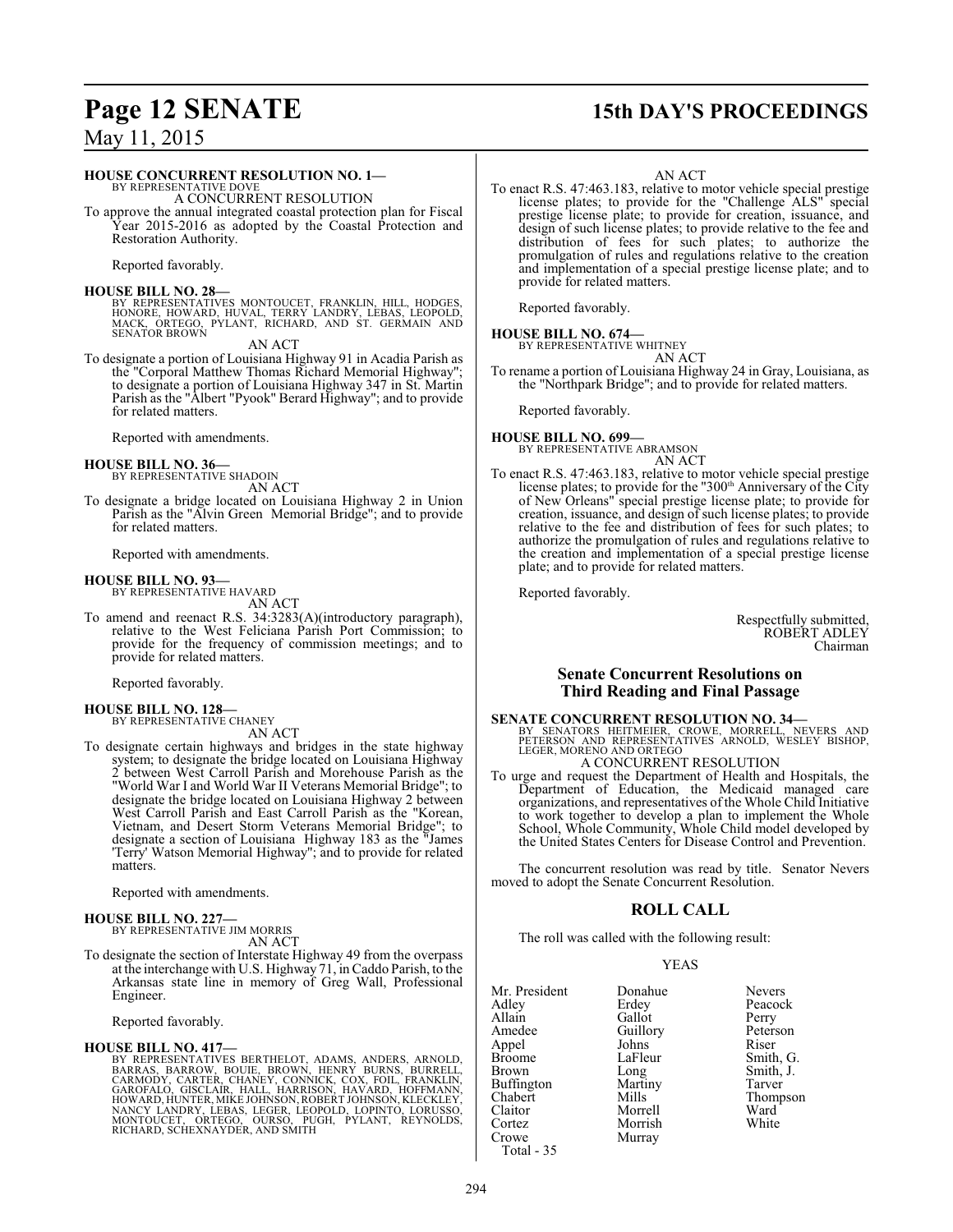#### NAYS

Total - 0

ABSENT

Dorsey-Colomb Kostelka<br>Heitmeier Walswor Walsworth Total - 4

The Chair declared the Senate adopted the Senate Concurrent Resolution and ordered it sent to the House.

#### **Senate Bills and Joint Resolutions on Third Reading and Final Passage**

#### **SENATE BILL NO. 27—** BY SENATOR BROOME

AN ACT

To amend and reenact Code of Criminal Procedure Article 894(B)(1), relative to setting aside of a conviction; to prohibit setting aside a conviction for domestic abuse battery; and to provide for related matters.

#### **Floor Amendments**

Senator Martiny sent up floor amendments.

#### **SENATE FLOOR AMENDMENTS**

Amendments proposed by Senator Martiny on behalf of the Legislative Bureau to Engrossed Senate Bill No. 27 by Senator Broome

AMENDMENT NO. 1

On page 1, line 15, following "**is**" and before "**domestic**" insert "**for**"

AMENDMENT NO. 2

On page 2, line 2, following "requirements of" and before "(A)(5)" change "Paragraph" to "**Subparagraph**"

On motion of Senator Martiny, the amendments were adopted.

The bill was read by title. Senator Broome moved the final passage of the amended bill.

#### **ROLL CALL**

The roll was called with the following result:

#### YEAS

| Mr. President<br>Adley<br>Allain<br>Amedee<br>Appel<br><b>Broome</b><br>Brown<br><b>Buffington</b><br>Chabert<br>Claitor<br>Cortez<br>Crowe<br>Donahue | Erdey<br>Gallot<br>Guillory<br>Heitmeier<br>Johns<br>LaFleur<br>Long<br>Martiny<br>Mills<br>Morrell<br>Morrish<br>Murray<br><b>Nevers</b> | Peacock<br>Perry<br>Peterson<br>Riser<br>Smith, G.<br>Smith, J.<br>Tarver<br>Thompson<br>Walsworth<br>Ward<br>White |
|--------------------------------------------------------------------------------------------------------------------------------------------------------|-------------------------------------------------------------------------------------------------------------------------------------------|---------------------------------------------------------------------------------------------------------------------|
| Total - 37                                                                                                                                             |                                                                                                                                           |                                                                                                                     |
|                                                                                                                                                        | <b>NAYS</b>                                                                                                                               |                                                                                                                     |
| Total - 0                                                                                                                                              | ABSENT                                                                                                                                    |                                                                                                                     |

Dorsey-Colomb Kostelka

#### ABSENT

Total - 2

## **15th DAY'S PROCEEDINGS Page 13 SENATE** May 11, 2015

The Chair declared the amended bill was passed, ordered reengrossed and sent to the House. Senator Broome moved to reconsider the vote by which the bill was passed and laid the motion on the table.

**SENATE BILL NO. 102—** BY SENATOR MORRELL AND REPRESENTATIVE TALBOT AN ACT

To amend and reenact R.S. 47:6007(B)(10) and to enact R.S. 47:6007(B)(17), relative to motion picture investor tax credits; to limit certification for credits if certain expenditures exceed a certain percentage of production expenditures; and to provide for related matters.

On motion of Senator Morrell, the bill was read by title and returned to the Calendar, subject to call.

#### **SENATE BILL NO. 106—**

BY SENATOR MORRELL AND REPRESENTATIVE TALBOT AN ACT

To amend and reenact R.S. 47:6007(B)(6) and to enact R.S. 47:6007(G), relative to motion picture investor tax credits; to provide for eligibility for the credits; to provide for the invalidity of credits and their recovery under certain circumstances; to provide for retroactivity and severability; and to provide for related matters.

On motion of Senator Morrell, the bill was read by title and returned to the Calendar, subject to call.

#### **SENATE BILL NO. 155—** BY SENATOR DONAHUE

A JOINT RESOLUTION

Proposing to add Article VIII, Section 7.2 of the Constitution of Louisiana, relative to postsecondary education; to authorize certain postsecondary education management boards to establish the tuition and mandatory fee amounts charged by the institutions under their supervision and management; to authorize certain postsecondary education management boards to establish certain admissions standards; and to specify an election for submission of the proposition to electors and provide a ballot proposition.

#### **Floor Amendments**

Senator Morrell proposed the following amendments.

#### **SENATE FLOOR AMENDMENTS**

Amendments proposed by Senator Morrell to Reengrossed Senate Bill No. 155 by Senator Donahue

#### AMENDMENT NO. 1

On page 1, line 5, after "management;" delete the remainder of the line, delete line 6, and insert "and to"

#### AMENDMENT NO. 2

On page 1, at the beginning of line 14, after "**Authority**" delete the remainder of the line

AMENDMENT NO. 3 On page 1, line 15, after "**Section 7.2.**" delete "**A.**"

AMENDMENT NO. 4 On page 2, delete lines 3 through 6

AMENDMENT NO. 5 On page 2, line 18, after "approval" delete the remainder of the line, delete line 19, and insert a "?"

On motion of Senator Morrell, the amendments were adopted.

The bill was read by title. Senator Donahue moved the final passage of the amended bill.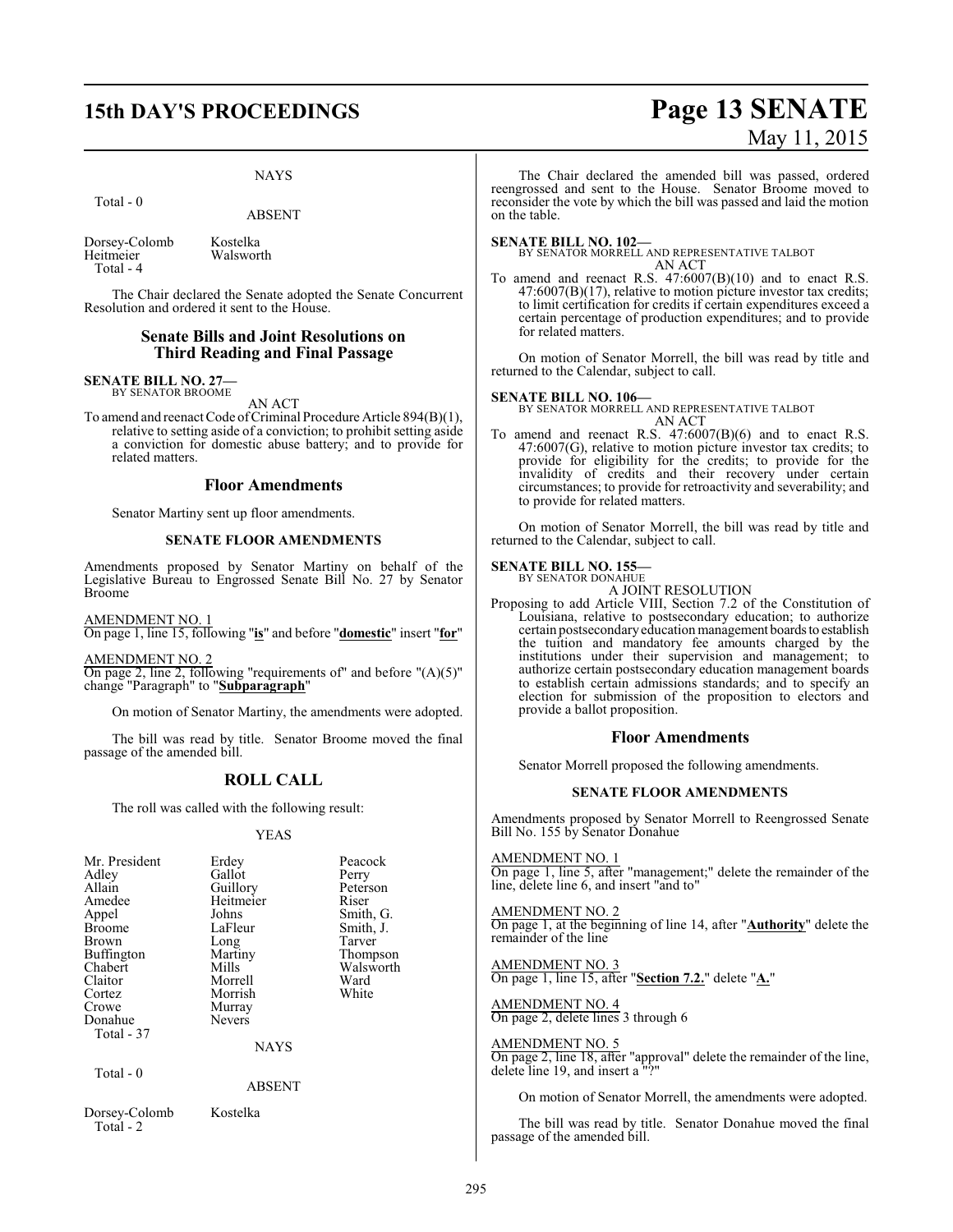### **ROLL CALL**

The roll was called with the following result:

#### YEAS

| Mr. President<br>Adley<br>Allain<br>Amedee<br>Appel<br><b>Broome</b><br><b>Brown</b><br>Chabert<br>Claitor<br>Cortez<br>Crowe<br>Total $-33$ | Donahue<br>Erdey<br>Gallot<br>Guillory<br>Heitmeier<br>Johns<br>Kostelka<br>Long<br>Martiny<br>Mills<br>Morrell<br><b>NAYS</b> | Morrish<br>Peacock<br>Perry<br>Riser<br>Smith, G.<br>Smith, J.<br>Tarver<br>Thompson<br>Walsworth<br>Ward<br>White |
|----------------------------------------------------------------------------------------------------------------------------------------------|--------------------------------------------------------------------------------------------------------------------------------|--------------------------------------------------------------------------------------------------------------------|
| LaFleur<br>Murray<br>Total - 4                                                                                                               | <b>Nevers</b><br>Peterson<br><b>ABSENT</b>                                                                                     |                                                                                                                    |

Buffington Dorsey-Colomb Total - 2

The Chair declared the amended bill was passed, ordered rereengrossed and sent to the House. Senator Donahue moved to reconsider the vote by which the bill was passed and laid the motion on the table.

#### **SENATE BILL NO. 181—** BY SENATOR ADLEY

AN ACT

To amend and reenact R.S. 47:293(10) and to repeal R.S. 47:293(9)(a)(xvii), relative to income tax deductions; to repeal a deduction from tax table income for net capital gains from certain sales or exchanges; and to provide for related matters.

On motion of Senator Adley, the bill was read by title and returned to the Calendar, subject to call.

#### **SENATE BILL NO. 187—**

BY SENATOR CLAITOR

AN ACT

To amend and reenact R.S. 47:6035(A), relative to tax credits; to terminate the tax credit for conversion of vehicles to alternative fuel usage; and to provide for related matters.

#### **Floor Amendments**

Senator Martiny proposed the following amendments.

#### **SENATE FLOOR AMENDMENTS**

Amendments proposed by Senator Martiny to Engrossed Senate Bill No. 187 by Senator Claitor

#### AMENDMENT NO. 1

On page 1, line 11, after "Section", delete the remainder of the line and delete lines 12 and 13 and insert the following: "**for qualified clean-burning motor vehicle fuel property purchased and installed before July 1, 2015. However, any new clean-burning motor vehicle ordered at retail before January 1, 2016, shall be allowed such tax credit when the clean-burning motor vehicle replaces an existing petroleum gasoline or petroleum diesel vehicle.**"

On motion of Senator Martiny, the amendments were adopted.

The bill was read by title. Senator Claitor moved the final passage of the amended bill.

### **Page 14 SENATE 15th DAY'S PROCEEDINGS**

### **ROLL CALL**

The roll was called with the following result:

YEAS

| Mr. President | Erdey     | Nevers    |
|---------------|-----------|-----------|
| Adley         | Gallot    | Peacock   |
| Allain        | Guillory  | Perry     |
| Amedee        | Heitmeier | Riser     |
| Appel         | Johns     | Smith, G. |
| <b>Broome</b> | Kostelka  | Smith, J. |
| <b>Brown</b>  | LaFleur   | Tarver    |
| Buffington    | Long      | Thompson  |
| Chabert       | Martiny   | Walsworth |
| Claitor       | Mills     | Ward      |
| Cortez        | Morrell   | White     |
| Crowe         | Morrish   |           |
| Donahue       | Murray    |           |
| Total - 37    |           |           |
|               |           |           |

Peterson Total - 1

ABSENT

**NAYS** 

Dorsey-Colomb Total - 1

The Chair declared the amended bill was passed, ordered reengrossed and sent to the House. Senator Claitor moved to reconsider the vote by which the bill was passed and laid the motion on the table.

### **SENATE BILL NO. 198—** BY SENATOR HEITMEIER

AN ACT To amend and reenact R.S. 4:715(A)(2)(b) and (B)(2) and 739(C)(3), relative to charitable bingo; to provide relative to the amount of compensation authorized to be paid to personnel who assist in the holding, operating, or conducting of such games; to provide relative to requirements for distributors of electronic dabber devices; to provide for related matters.

The bill was read by title. Senator Heitmeier moved the final passage of the bill.

#### **ROLL CALL**

The roll was called with the following result:

#### YEAS

| Mr. President<br>Adley<br>Allain<br>Amedee<br>Appel<br><b>Brown</b><br>Buffington<br>Chabert<br>Cortez<br>Total - 25 | Donahue<br>Gallot<br>Guillory<br>Heitmeier<br>Johns<br>LaFleur<br>Martiny<br>Mills<br>Morrell<br><b>NAYS</b> | Morrish<br>Murray<br>Peacock<br>Perry<br>Smith, G.<br>Tarver<br>White |
|----------------------------------------------------------------------------------------------------------------------|--------------------------------------------------------------------------------------------------------------|-----------------------------------------------------------------------|
| <b>Broome</b>                                                                                                        | Kostelka                                                                                                     | Riser                                                                 |
| Claitor                                                                                                              | Long                                                                                                         | Smith, J.                                                             |
| Crowe                                                                                                                | Nevers                                                                                                       | Thompson                                                              |
| Erdev                                                                                                                | Peterson                                                                                                     | Walsworth                                                             |

ABSENT

Dorsey-Colomb Ward Total - 2

Total - 12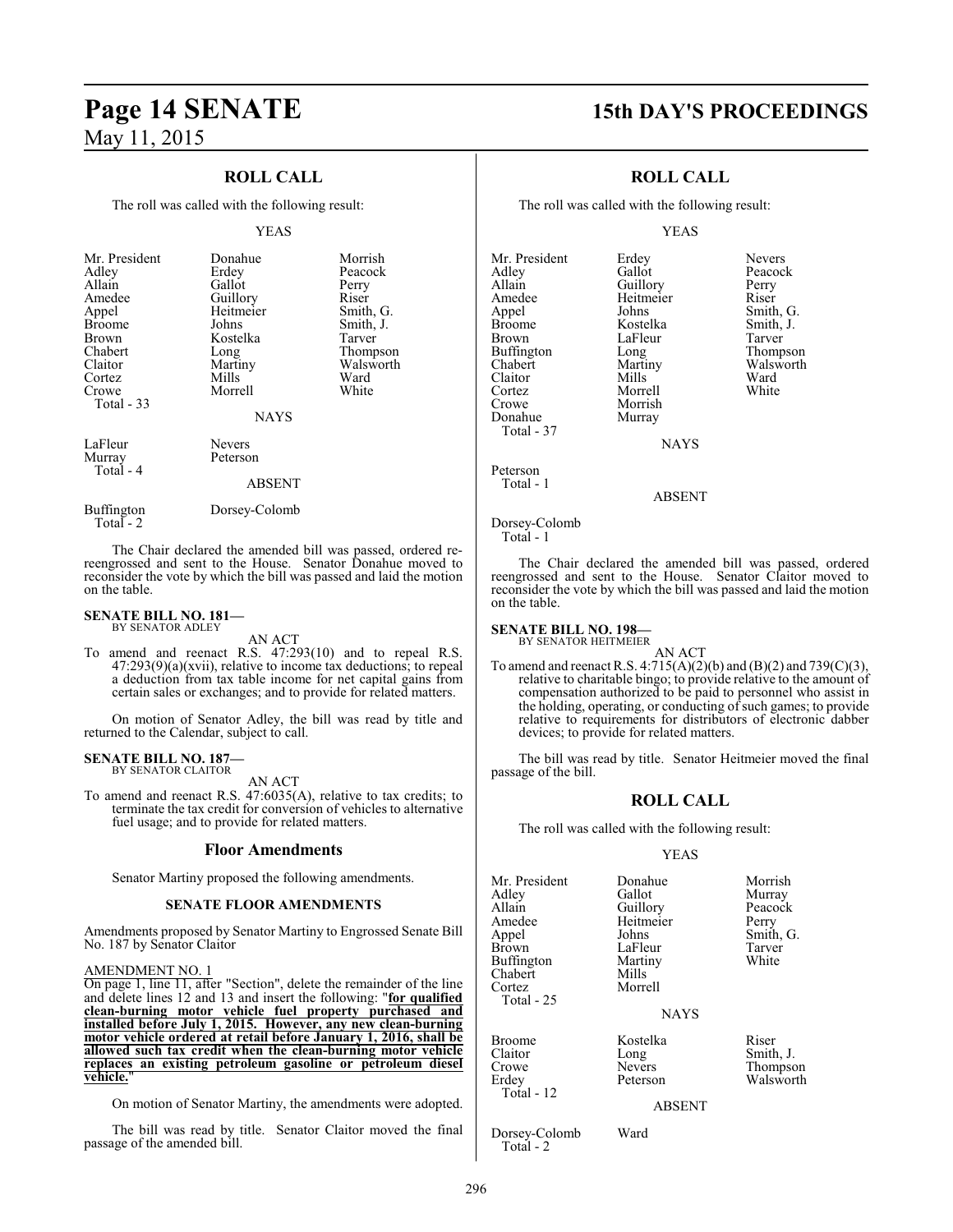## **15th DAY'S PROCEEDINGS Page 15 SENATE**

# May 11, 2015

The Chair declared the bill was passed and ordered it sent to the House. Senator Heitmeier moved to reconsider the vote by which the bill was passed and laid the motion on the table.

#### **SENATE BILL NO. 234—** BY SENATOR DONAHUE

AN ACT

To amend and reenact R.S. 51:1787(B)(3)(b), relative to incentive credits and rebates; to limit the eligibility for Enterprise Zone contracts; and to provide for related matters.

On motion of Senator Donahue, the bill was read by title and returned to the Calendar, subject to call.

#### **SENATE BILL NO. 235—** BY SENATOR MURRAY

AN ACT

To amend and reenact R.S. 26:359(D), (E), (F), and (G) and to enact R.S. 26:359(B)(3), relative to regulation of alcoholic beverages; to provide for registration of certain wine producers, manufacturers, and retailers; to provide for registration of certain transporters; to authorize the secretary of Revenue to provide copies of certain records to the commissioner of the office of alcohol and tobacco; to provide certain civil penalties; to provide for an effective date; and to provide for related matters.

#### **Floor Amendments**

Senator Martiny sent up floor amendments.

#### **SENATE FLOOR AMENDMENTS**

Amendments proposed by Senator Martiny on behalf of the Legislative Bureau to Engrossed Senate Bill No. 235 by Senator Murray

AMENDMENT NO. 1

On page 1, line 17, following "**producer**" delete the remainder of the line and insert "**or manufacturer or retailer**"

AMENDMENT NO. 2

On page 2, line 2, following "**commissioner.**" and before the end of the line change "**Such**" to "**The**"

AMENDMENT NO. 3

On page 2, line 24, at the beginning of the line, and before "retailer" change "out of state" to "**out-of-state**"

#### AMENDMENT NO. 4

On page 3, line 22, following "**shipment.**" and before "**rules**' change "**Such**" to "**The**"

AMENDMENT NO. 5

On page 3, line 29, before "**with**" change "**connections**" to "**connection**"

### AMENDMENT NO. 6

On page 4, line 3, following "**Louisiana**" and before "**or**" delete "**,**"

#### AMENDMENT NO. 7

On page 4, line 6, following "**Louisiana**" and before "**or**" delete "**,**"

#### AMENDMENT NO. 8

On page 4, line 20, at the beginning of the line and before "of" change "Alcohol, Tobacco, Tax, and Trade Bureau" to "**Alcohol and Tobacco Tax and Trade Bureau**"

On motion of Senator Martiny, the amendments were adopted.

The bill was read by title. Senator Murray moved the final passage of the amended bill.

### **ROLL CALL**

The roll was called with the following result:

#### YEAS

| Mr. President<br>Adley<br>Allain<br>Amedee<br>Appel | Gallot<br>Guillory<br>Heitmeier<br>Johns<br>Kostelka | <b>Nevers</b><br>Peacock<br>Perry<br>Peterson<br>Riser |
|-----------------------------------------------------|------------------------------------------------------|--------------------------------------------------------|
| <b>Broome</b>                                       | LaFleur                                              | Smith, G.                                              |
| Brown                                               | Long                                                 | Smith, J.                                              |
| <b>Buffington</b>                                   | Martiny                                              | Tarver                                                 |
| Chabert                                             | Mills                                                | Thompson                                               |
| Claitor                                             | Morrell                                              | Walsworth                                              |
| Cortez                                              | Morrish                                              | Ward                                                   |
| Erdey                                               | Murray                                               | White                                                  |
| Total $-36$                                         |                                                      |                                                        |
|                                                     | <b>NAYS</b>                                          |                                                        |

#### ABSENT

Total - 3

Total - 0

Crowe Donahue Dorsey-Colomb

The Chair declared the amended bill was passed, ordered reengrossed and sent to the House. Senator Murray moved to reconsider the vote by which the bill was passed and laid the motion on the table.

#### **SENATE BILL NO. 3—**

BY SENATORS ALARIO, APPEL, KOSTELKA, MORRELL, MURRAY, PERRY, TARVER AND WALSWORTH AND REPRESENTATIVE BILLIOT AN ACT

To enact R.S. 49:149.31, relative to the names of state buildings; to name the Senator Chris Ullo Building; and to provide for related matters.

The bill was read by title. Senator Murray moved the final passage of the bill.

### **ROLL CALL**

The roll was called with the following result:

#### YEAS

| Mr. President<br>Adley<br>Allain<br>Amedee<br>Appel<br><b>Broome</b><br><b>Brown</b><br><b>Buffington</b><br>Chabert<br>Claitor<br>Cortez<br>Crowe<br>Donahue | Erdey<br>Gallot<br>Guillory<br>Heitmeier<br>Johns<br>Kostelka<br>LaFleur<br>Long<br>Martiny<br>Mills<br>Morrell<br>Morrish<br>Murray | <b>Nevers</b><br>Peacock<br>Perry<br>Peterson<br>Riser<br>Smith, G.<br>Smith, J.<br>Tarver<br>Thompson<br>Walsworth<br>Ward<br>White |
|---------------------------------------------------------------------------------------------------------------------------------------------------------------|--------------------------------------------------------------------------------------------------------------------------------------|--------------------------------------------------------------------------------------------------------------------------------------|
| Total - 38                                                                                                                                                    | <b>NAYS</b>                                                                                                                          |                                                                                                                                      |
| Total - 0                                                                                                                                                     | ABSENT                                                                                                                               |                                                                                                                                      |

Dorsey-Colomb Total - 1

The Chair declared the bill was passed and ordered it sent to the House. Senator Murray moved to reconsider the vote by which the bill was passed and laid the motion on the table.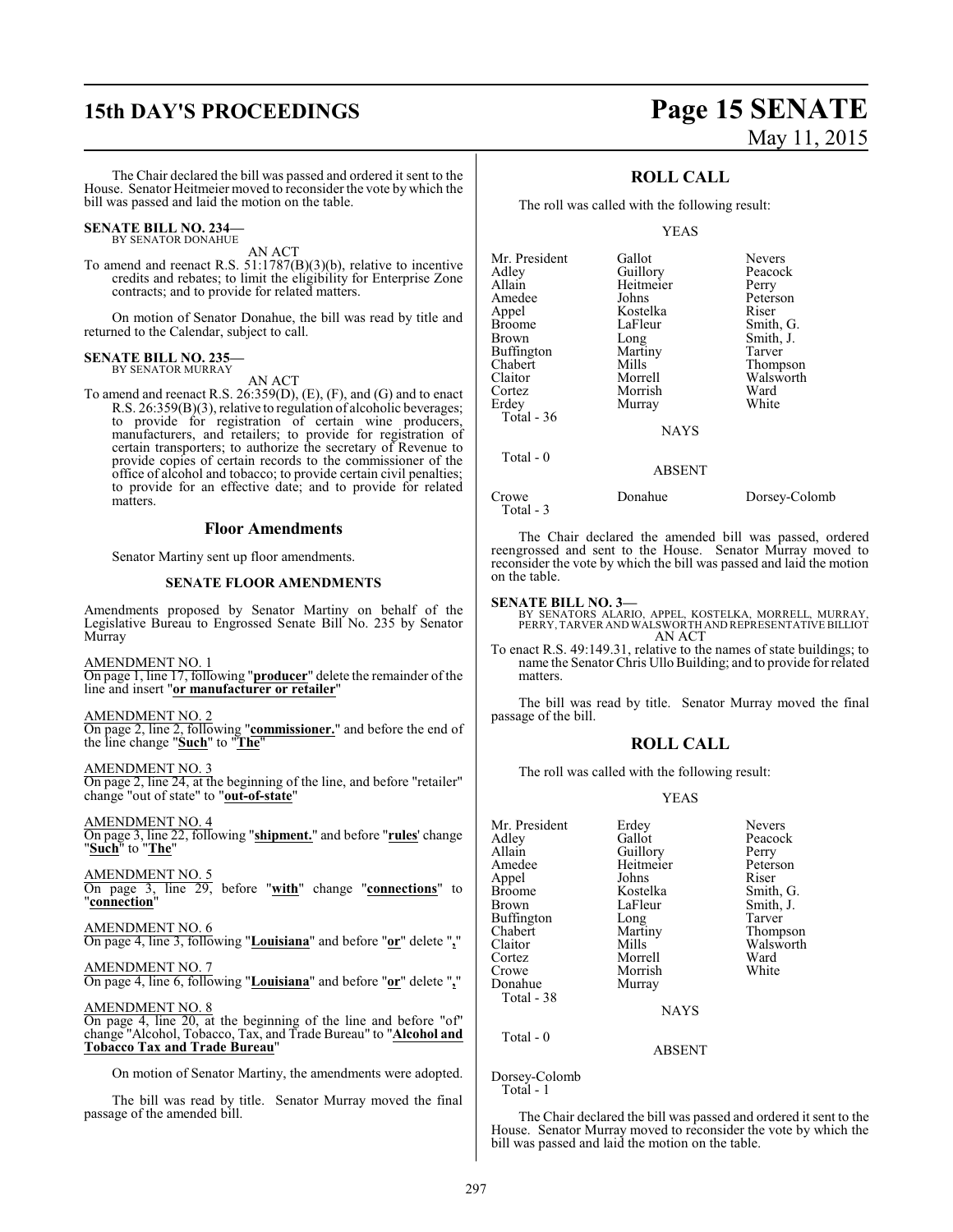#### **SENATE BILL NO. 33—**

BY SENATOR WALSWORTH AN ACT

To amend and reenact R.S. 39:140 and 245 and R.S. 43:1, and to repeal R.S. 49:205, relative to the division of administration; to provide relative to the office of technology services and the office of telecommunications management; to provide for reorganization; to provide for the uniform consolidated mailroom; to provide for supervision and control; to provide for purchasing printing and engraving; and to provide for related matters.

The bill was read by title. Senator Walsworth moved the final passage of the bill.

### **ROLL CALL**

The roll was called with the following result:

#### YEAS

| Mr. President<br>Adley<br>Allain<br>Amedee<br>Appel<br><b>Broome</b><br><b>Brown</b><br><b>Buffington</b><br>Chabert<br>Claitor<br>Cortez<br>Crowe<br>Donahue<br>Total - 38 | Erdey<br>Gallot<br>Guillory<br>Heitmeier<br>Johns<br>Kostelka<br>LaFleur<br>Long<br>Martiny<br>Mills<br>Morrell<br>Morrish<br>Murray<br><b>NAYS</b> | <b>Nevers</b><br>Peacock<br>Perry<br>Peterson<br>Riser<br>Smith, G.<br>Smith, J.<br>Tarver<br>Thompson<br>Walsworth<br>Ward<br>White |
|-----------------------------------------------------------------------------------------------------------------------------------------------------------------------------|-----------------------------------------------------------------------------------------------------------------------------------------------------|--------------------------------------------------------------------------------------------------------------------------------------|
|                                                                                                                                                                             |                                                                                                                                                     |                                                                                                                                      |

#### Total - 0

ABSENT

Dorsey-Colomb

Total - 1

The Chair declared the bill was passed and ordered it sent to the House. Senator Walsworth moved to reconsider the vote by which the bill was passed and laid the motion on the table.

#### **SENATE BILL NO. 56—**

BY SENATOR DORSEY-COLOMB AN ACT

To amend and reenact R.S. 37:2801(3) and 2817, relative to the practice of chiropractic; to provide for definitions; to provide for use of x-ray; to provide for an effective date; and to provide for related matters.

On motion of Senator Murray, the bill was read by title and returned to the Calendar, subject to call.

### **SENATE BILL NO. 61—**<br>BY SENATOR BUFFINGTON

AN ACT

To enact R.S. 46:1069.1, relative to hospital service districts; to provide for leasing and operating a licensed nursing home; to provide for an effective date; and to provide for related matters.

On motion of Senator Buffington, the bill was read by title and returned to the Calendar, subject to call.

#### **SENATE BILL NO. 131—**

- BY SENATORS JOHNS, MORRISH AND JOHN SMITH AND REPRESENTATIVES KLECKLEY AND HENSGENS AN ACT
- To enact R.S. 27:96(A)(2)(c), relative to the Louisiana Riverboat Economic Development and Gaming Control Act; to authorize certain elected public officials to engage in the business

## **Page 16 SENATE 15th DAY'S PROCEEDINGS**

activities with a gaming licensee as non-key gaming employee under certain circumstances; to provide for an effective date; and to provide for related matters.

The bill was read by title. Senator Johns moved the final passage of the bill.

### **ROLL CALL**

The roll was called with the following result:

#### YEAS

| Mr. President          | Erdey                    | Murray    |
|------------------------|--------------------------|-----------|
| Adley                  | Gallot                   | Nevers    |
| Allain                 | Guillory                 | Peacock   |
| Amedee                 | Heitmeier                | Perry     |
| Appel                  | Johns                    | Riser     |
| Brown                  | Kostelka                 | Smith, G. |
| Buffington             | LaFleur                  | Smith, J. |
| Chabert                | Long                     | Tarver    |
| Claitor                | Martiny                  | Thompson  |
| Cortez                 | Mills                    | Ward      |
| Donahue                | Morrish                  | White     |
| Total - 33             |                          |           |
|                        | <b>NAYS</b>              |           |
| Peterson               |                          |           |
| Total - 1              |                          |           |
|                        | <b>ABSENT</b>            |           |
| <b>Broome</b><br>Crowe | Dorsey-Colomb<br>Morrell | Walsworth |
| Total - 5              |                          |           |

The Chair declared the bill was passed and ordered it sent to the House. Senator Johns moved to reconsider the vote by which the bill was passed and laid the motion on the table.

**SENATE BILL NO. 167—**<br>BY SENATOR BUFFINGTON

AN ACT

To enact R.S. 46:2762, relative to the Medical Assistance Program; to provide for uncompensated care costs for hospital inpatient acute care services; to require a methodology for reimbursing uncompensated care costs; to provide for legislative oversight; and to provide for related matters.

On motion of Senator Buffington, the bill was read by title and returned to the Calendar, subject to call.

**SENATE BILL NO. 219—**

#### BY SENATOR MURRAY AN ACT

To amend and reenact R.S. 23:332(H)(3) and Chapter 6-A of Title 23 of the Louisiana Revised Statutes of 1950, to be comprised of R.S. 23:661 through 669, relative to equal pay; to prohibit intentional discrimination based upon sex; to provide with respect for public policy; to provide for definitions; to further prohibit pay discrimination; to provide a complaint procedure and for assessment of attorney fees, interest, costs, and damages; and to provide for related matters.

On motion of Senator Murray, Senate Bill No. 219 was made Special Order of the Day No. 1 on Tuesday, May 12, 2015.

#### **Rules Suspended**

Senator Murray asked for and obtained a suspension of the rules to revert to the Morning Hour.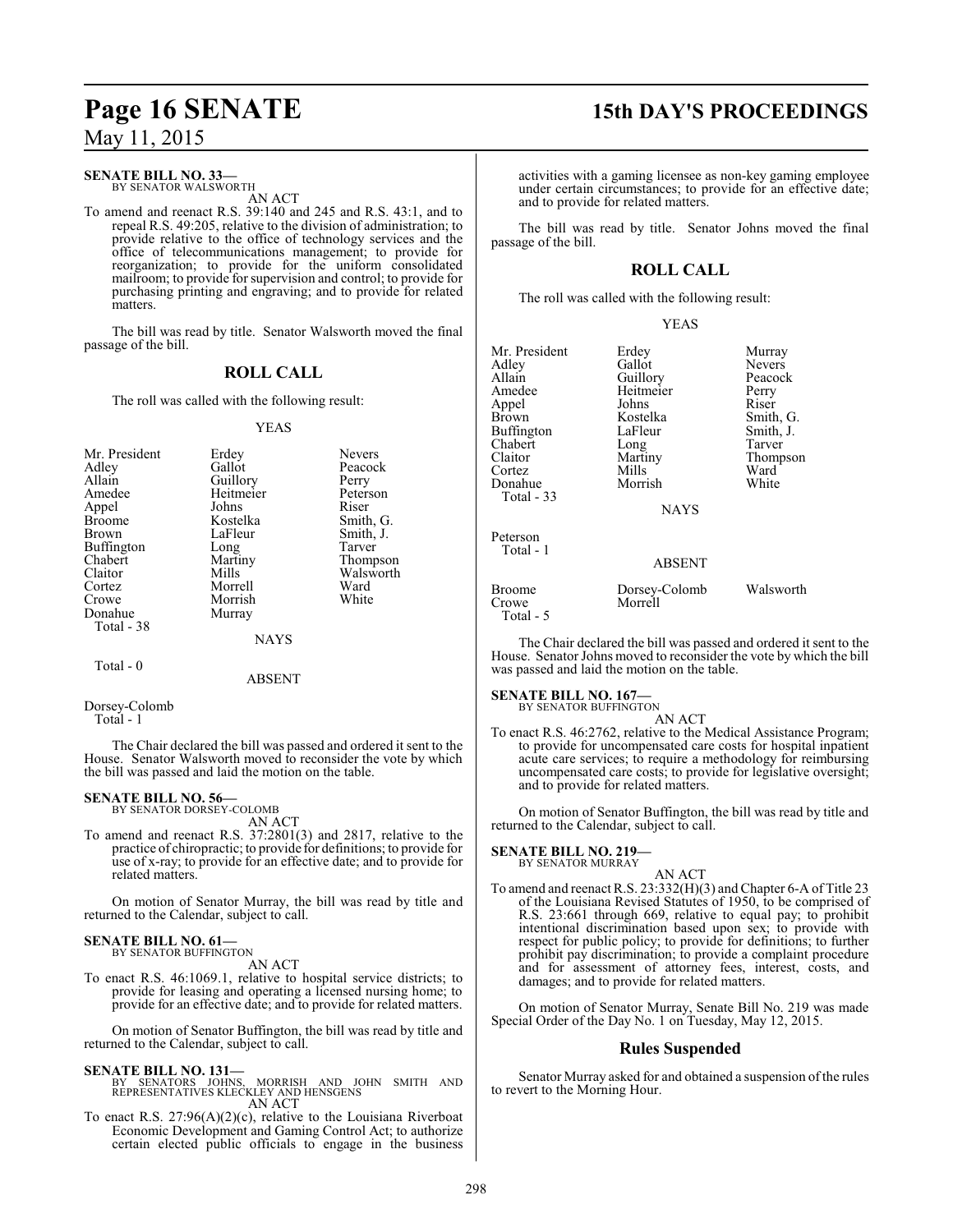## **15th DAY'S PROCEEDINGS Page 17 SENATE**

#### **Introduction of Senate Resolutions**

Senator Walsworth asked for and obtained a suspension of the rules to read Senate Resolutions a first and second time.

#### **SENATE RESOLUTION NO. 106—**

BY SENATOR WALSWORTH A RESOLUTION To designate May 12, 2015, as "Y Day in Louisiana".

On motion of Senator Walsworth the resolution was read by title and adopted.

#### **Reports of Committees**

The following reports of committees were received and read:

#### **REPORT OF COMMITTEE ON**

#### **FINANCE**

Senator JackDonahue, Chairman on behalf ofthe Committee on Finance, submitted the following report:

#### May 11, 2015

To the President and Members of the Senate:

I am directed by your Committee on Finance to submit the following report:

### **SENATE BILL NO. 157—** BY SENATOR MARTINY

AN ACT

To amend and reenact R.S.  $13:352(A)(1)$ ,  $(2)$ , and  $(6)$ , relative to certain fees charged by the courts of appeal; to provide for an increase in certain fees for the courts of appeal; to provide for an effective date; and to provide for related matters.

Reported favorably.

#### **SENATE BILL NO. 207—** BY SENATOR RISER

AN ACT

To amend and reenact R.S. 18:1400.2(A), the introductory paragraph of  $(B)(1)$ , and  $(C)(1)$ , and 1400.8, relative to election costs; to provide for the paying of certain election expenses incurred by a registrar of voters; to provide for an effective date; and to provide for related matters.

Reported favorably.

#### **SENATE BILL NO. 255—**

BY SENATORS MORRELL, APPEL AND PETERSON AND REPRESENTATIVES ADAMS, WESLEY BISHOP, GISCLAIR AND PATRICK WILLIAMS

AN ACT

To enact R.S. 17:3351(H) and Part XII of Chapter 26 of Title 17 of the Louisiana Revised Statutes of 1950, to be comprised of R.S. 17:3399.11 through 3399.16, relative to sexual assault on campuses of postsecondary institutions; to provide for the general powers, duties, and functions of postsecondary management boards; to require annual anonymous sexual assault climate surveys to be conducted; to provide for procedures; to provide for reporting; and to provide for related matters.

Reported with amendments.

#### **SENATE BILL NO. 260—**

BY SENATORS BROOME AND CLAITOR AN ACT

To amend and reenact R.S. 42:802(B)(7), 881, and the introductory paragraph of  $882(A)$  and  $(A)(5)$ , and to enact R.S. 39:21.3(G), R.S. 42:802(D), and 881(B), relative to the Office of Group Benefits; to provide for oversight of the Office of Group Benefits; to provide for estimating the operational and actuarial costs of group benefits programs; to provide for the duties of the Group Benefits Policy and Planning Board; to provide for the membership of the Group Benefits Policy and Planning Board; to provide for an effective date; and to provide for related matters.

Reported with amendments.

#### **SENATE BILL NO. 271—**

BY SENATORS WHITE AND ADLEY AND REPRESENTATIVE ST. GERMAIN AN ACT

To amend and reenact R.S. 3:4602(12.1) and 4684, the introductory paragraph of R.S. 47:818.2, and R.S. 47:818.2(18), (22), (43),  $(44)$ ,  $(58)$ , and  $(63)$ , to enact R.S. 3:4690.1 and R.S. 47:818.111 through 818.132, and to repeal R.S. 47:818.101 through 104, relative to taxes on petroleum products; to provide for taxes on special fuels; to levy taxes on special fuels according to energy content equivalencies; to provide for licensing, inspection, tax collection, and enforcement; and to provide for related matters.

Reported with amendments.

#### **HOUSE BILL NO. 75—**

BY REPRESENTATIVE SEABAUGH

AN ACT To amend and reenact R.S. 13:962(I), relative to court reporters; to authorize an increase in certain court costs collected by the clerk of court for the First Judicial District Court; to provide for the removal of certain exceptions relative to the costs collected in certain proceedings; to provide for an effective date; and to provide for related matters.

Reported favorably.

**HOUSE BILL NO. 106—** BY REPRESENTATIVE HAVARD

AN ACT

To amend and reenact R.S. 15:1107.6, relative to the use of court costs in the Twentieth Judicial District; to rededicate certain court costs from the Feliciana Juvenile Justice District to the district attorney's office for the Twentieth Judicial District; to provide for the collection, allocation, and use of such funds; and to provide for related matters.

Reported favorably.

**HOUSE BILL NO. 305—** BY REPRESENTATIVE HARRISON

- AN ACT
- To amend and reenact R.S. 13:5807.1(A) and 5807.5, relative to the collection of fees by city marshals; to increase the fees that the Houma City Marshal's Office is entitled to charge for services provided for in civil matters; and to provide for related matters.

Reported favorably.

#### **HOUSE BILL NO. 470—**

BY REPRESENTATIVE MIGUEZ AN ACT

To amend and reenact R.S. 13:996.37(A), relative to additional court costs or fees; to provide for an increase in court costs or fees for the judicial expense fund of the Sixteenth Judicial District Court; and to provide for related matters.

Reported favorably.

Respectfully submitted, JACK DONAHUE Chairman

# May 11, 2015